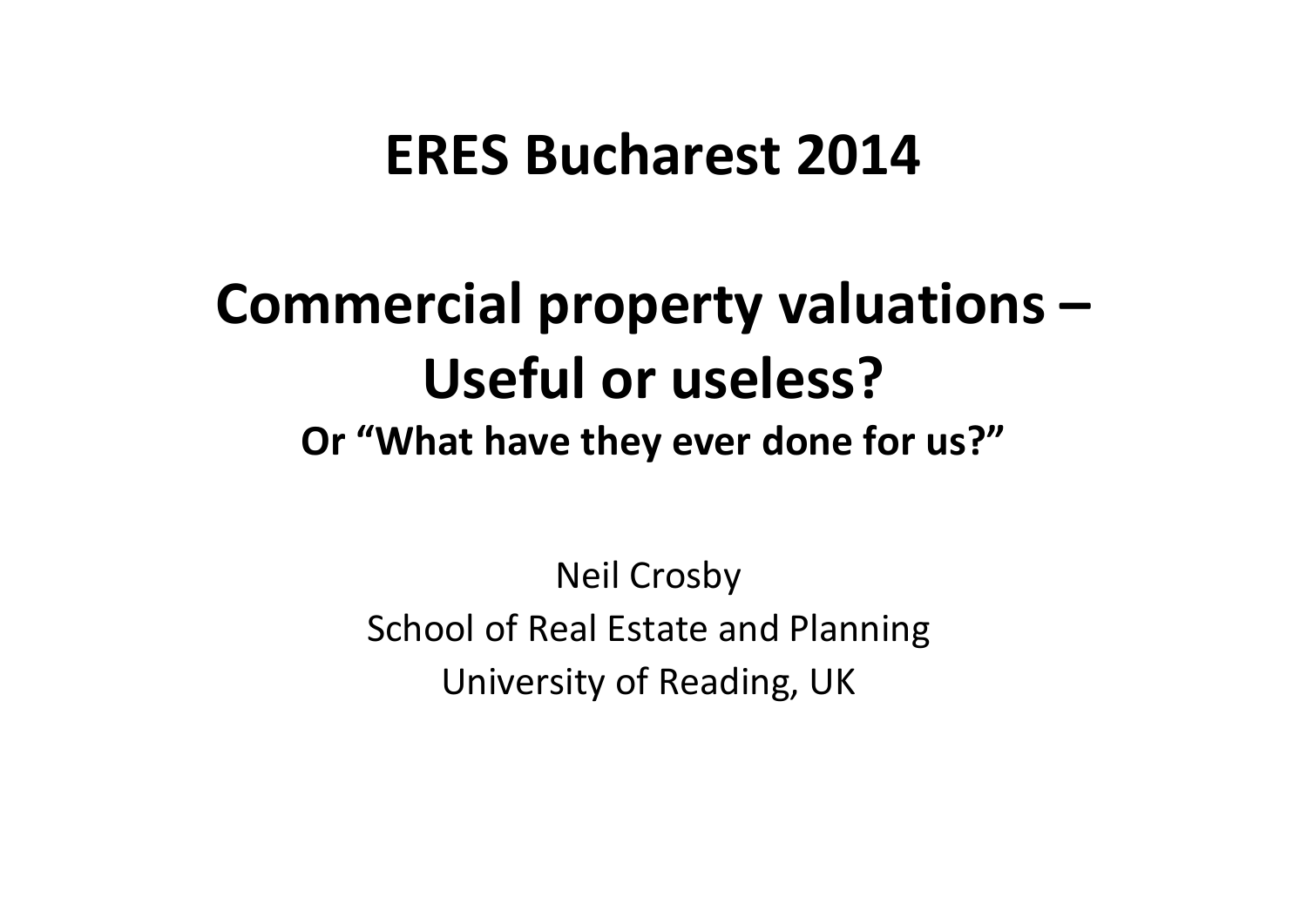## Introduction

- UK Commercial Property Crashes in 43 years from 1971 to 2012. 1973/4 – 1989/90 – 2007/8 – ???? (you can guess the next one for yourselves but is there anybody out there who believes there won't be another one?).
- All different one rental value crash in nominal terms, one rental value crash in real terms and 3 asset price crashes.
- But one similarity with all of them. Property valuation underpinned substantial increases in bank lending in the boom
- Loans in actual and technical default during the crashes.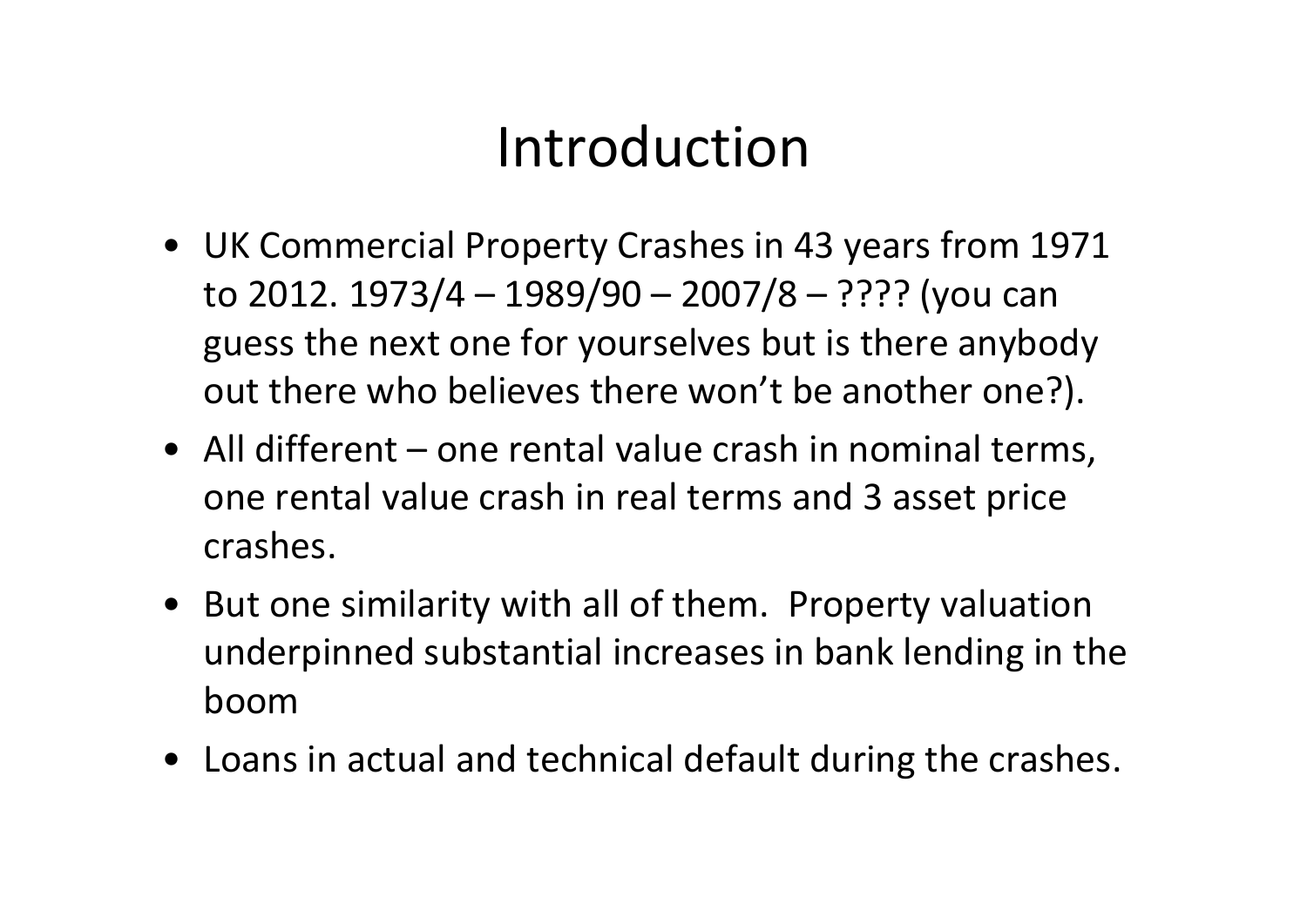Whose fault is it – valuers for overvaluation or banks for over‐lending?

- Valuers ‐ always seem to be the scapegoats in the aftermath of any property market crisis.
	- Bankers don't want to know the current values and sue them for valuations done pre‐crisis as "too high" – confetti letters in current UK market. Negligence cases in the post 1974 and 1990 periods.
	- Asset managers vilify them for moving valuations downwards too much, putting the company into default (Property Company/REITs) or for not moving them down quickly enough so causing <sup>a</sup> run on the funds (Property Unit Trusts). Source IPD/IPF Annual UK Conference, November 2008.
	- Academics bend and shape valuations to clients' interests, inaccurate, anchor, lag, smooth, etc.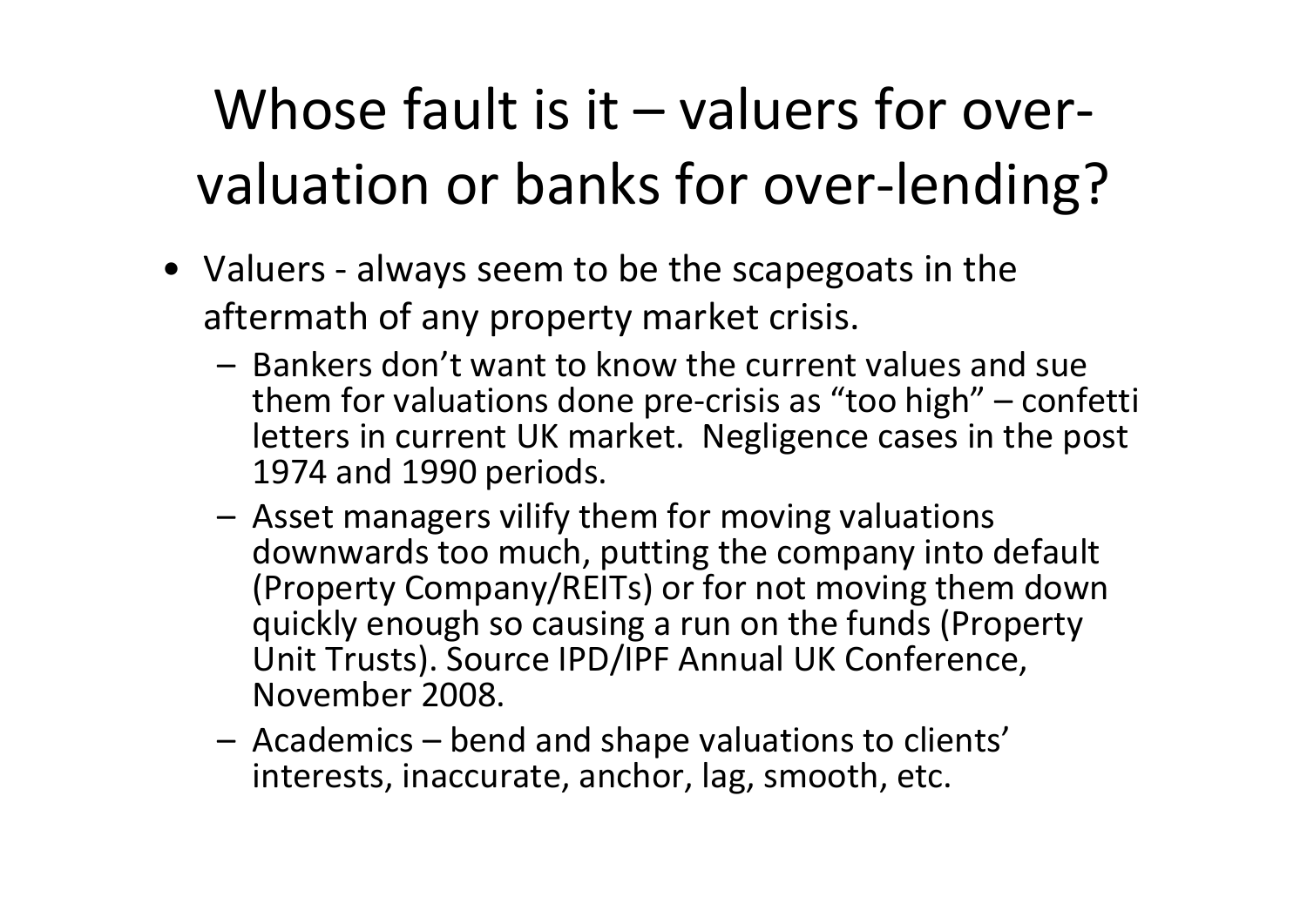## Issues surrounding these questions

- The real questions are:
	- Is the valuation model, particularly the bank lending valuation model, fit for purpose?
	- Does it give clients what they want/ask for?
		- MV/ERP/MLV/ERRP/Future MV
	- Does it give them what they need?
		- Who knows best, the valuers or the clients? Are valuers scared of telling clients <sup>a</sup> few home truths? (Post crash 1990 in the UK). Do they undersell their capabilities (IPF Vision for Real Estate Finance seminar, London, June 2014)
- I think key is the different bases of valuation (market values, investment values and sustainable values) and their application to bank lending valuations (see also work by Lind and Norlund in Sweden)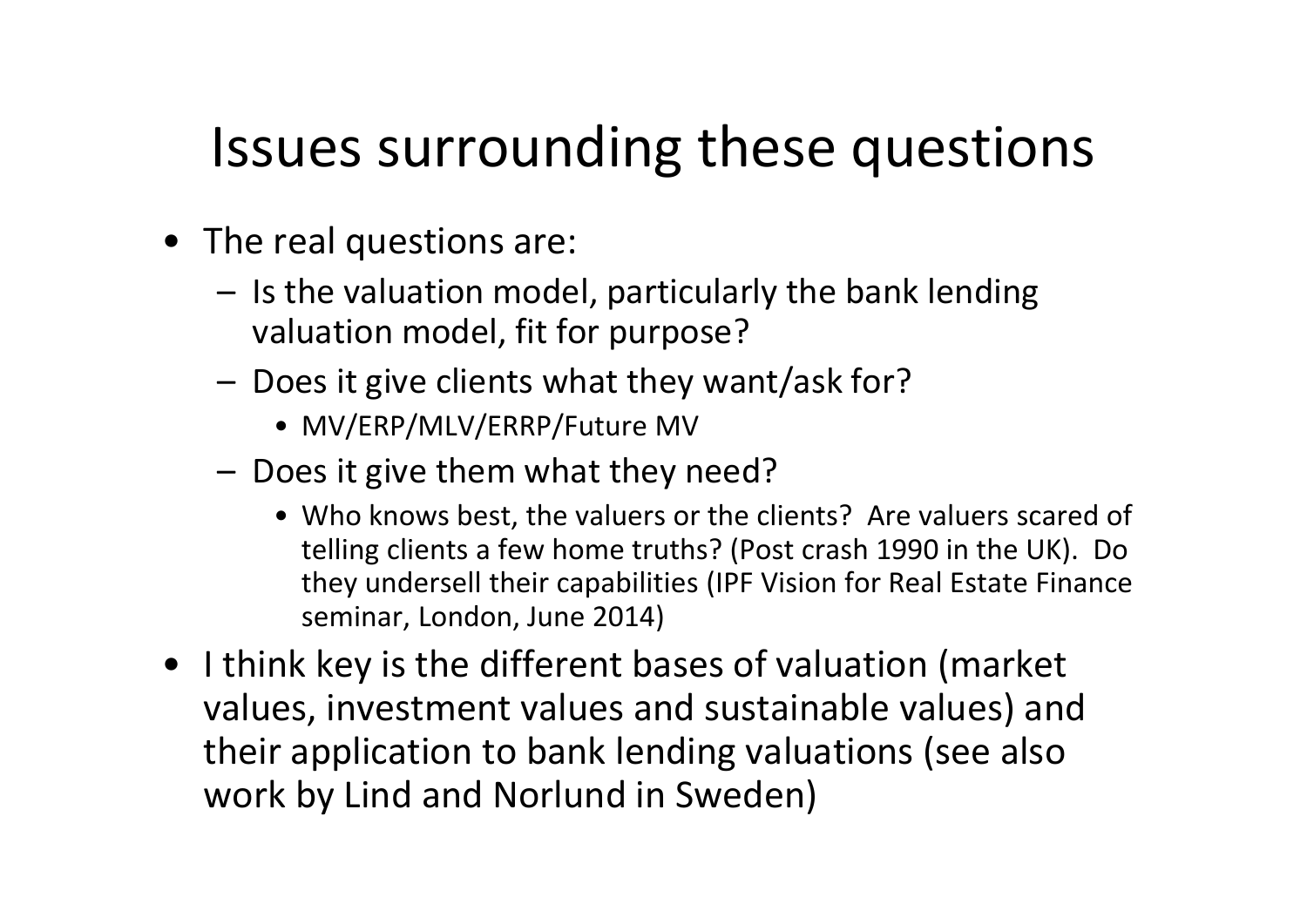## Setting the Context # 1 Bases of valuation available to valuers

- • Two main bases set out in the International Valuation Standards (IVS).
	- Market Value (MV) exchange price (rational or not?)
	- – Investment Value (IV) ‐ "**the value of an asset to the owner or <sup>a</sup> prospective owner for individual investment or operational objectives."** Supposed to reflect the underlying worth of the property to the individual (previous definitions included <sup>a</sup> wider market perspective and it is this version that has relevance for what I am going to say later).
- • In addition, Mortgage Lending Value (MLV) – long term sustainable/stable value, in some countries (German based)
- UK has resisted MLV but there are signs of backtracking in the UK. (IPF, "Vision for RE Finance in the UK" discussion paper, 2013), www.ipf.org.uk.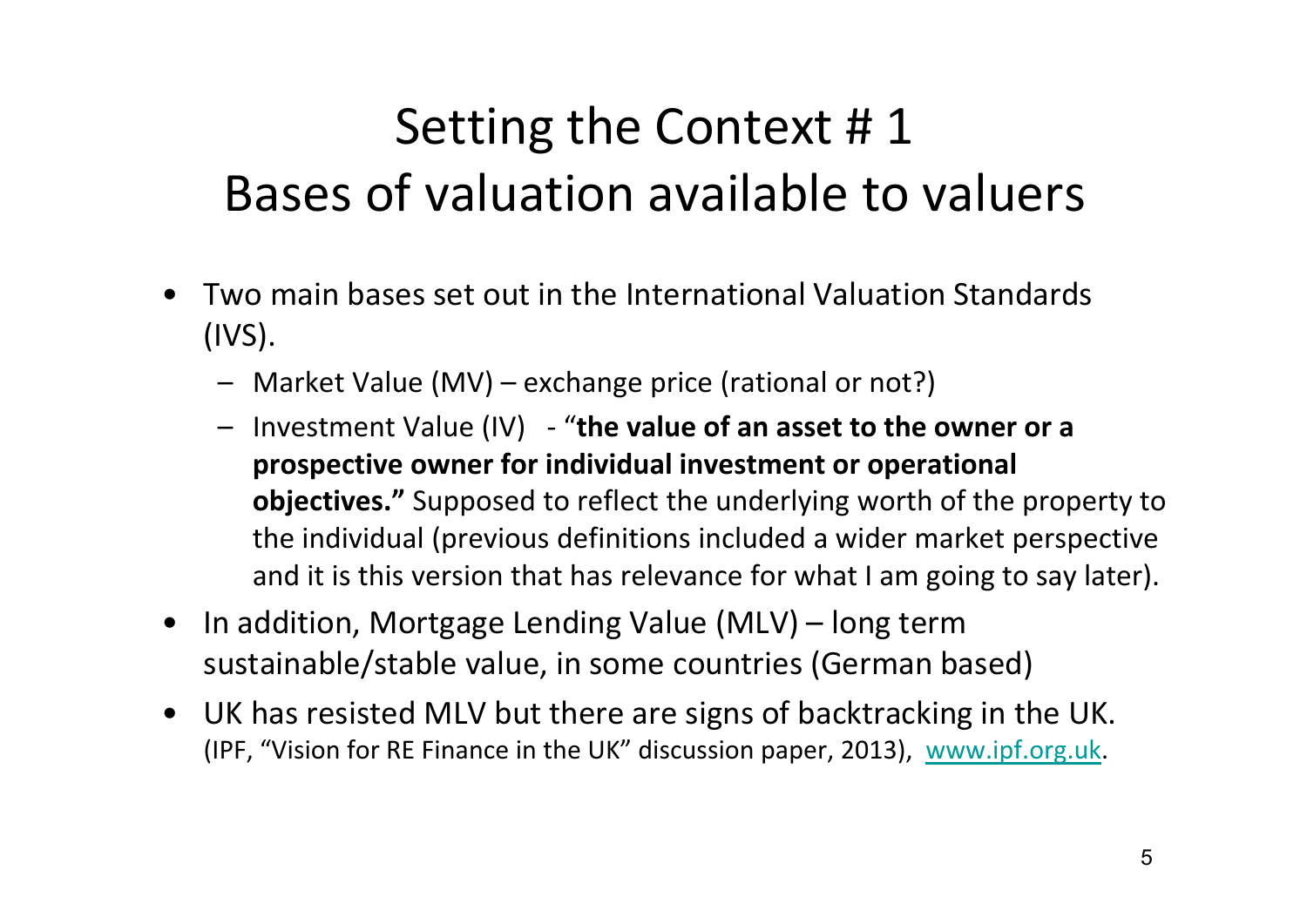# What is Mortgage Lending Value?

*"The mortgage lending value shall mean the value of the property ... making <sup>a</sup> prudent assessment of the future marketability of the property by taking into account long‐term sustainable aspects of the property, the normal and local market conditions, the current use and alternative appropriate uses of the property. Speculative elements shall not be taken into account ……... shall be documented in <sup>a</sup> transparent and clear manner."* (European Mortgage Federation, 2009, www.hypo.org.) Also see recent update.

*Valuations for lending "… should be linked to [MLV] rather than current appraised value"* (IPF Vision for RE Finance, 2013)

After consultation IPF, backtracked slightly in final report – *"should be linked to <sup>a</sup> long term measure of collateral value"* (IPF, 2014)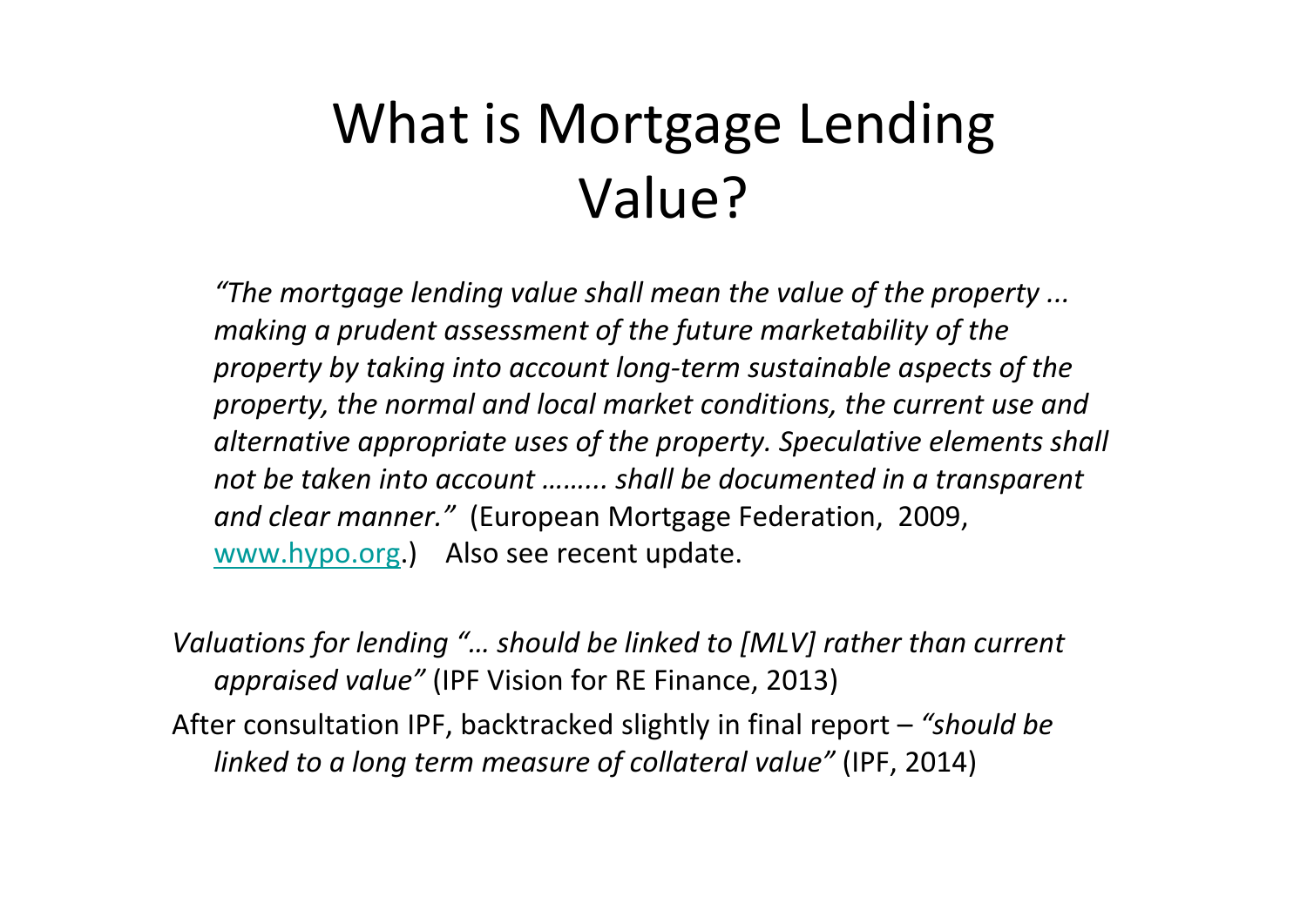#### IPF Vision For RE Finance



But can MLV ever exceed MV? – not according to Ruchardt 2003, a manual on undertaking MLV valuations

So should the yellow line be drawn below the blue line???

And what if the slope is upwards?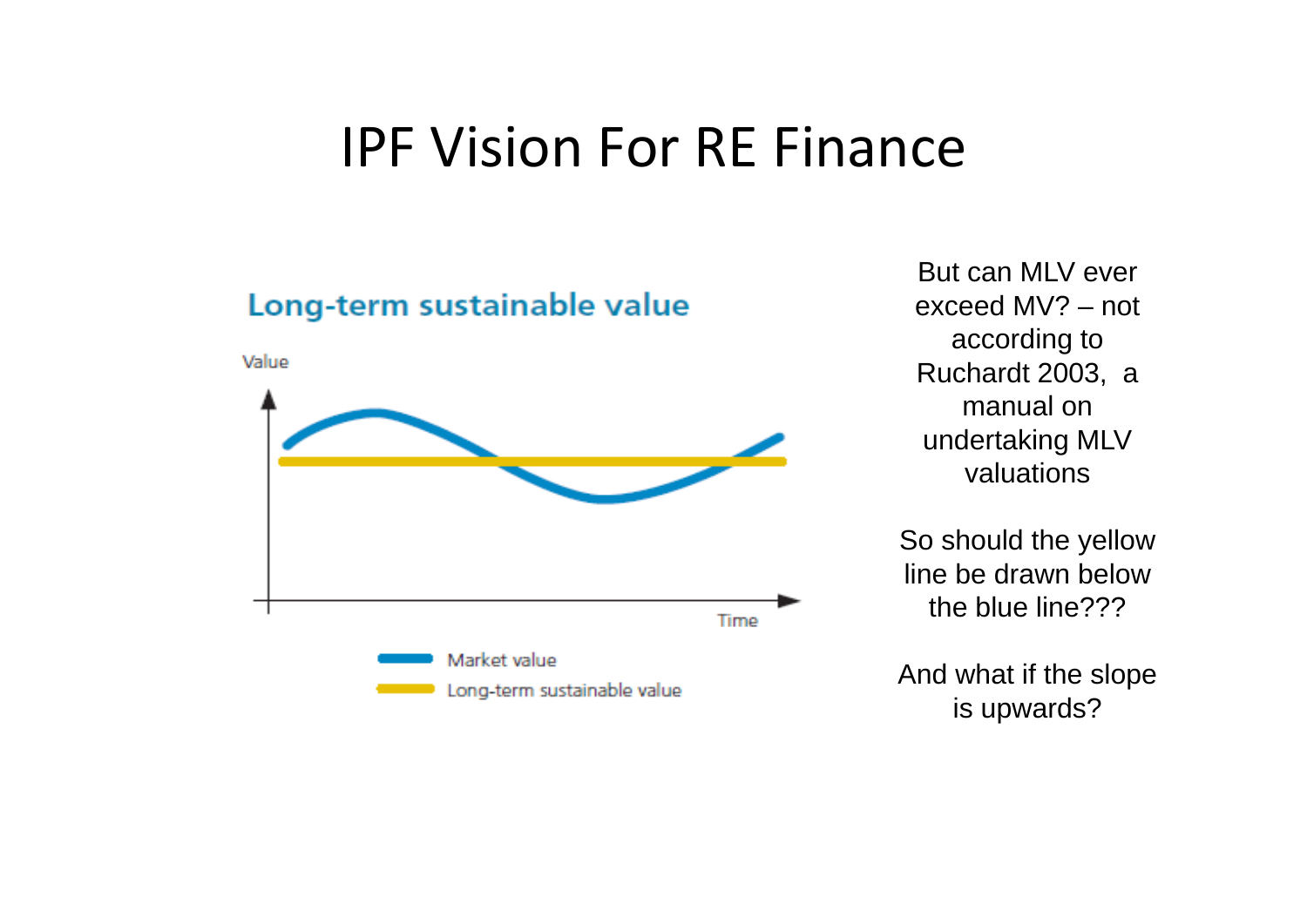#### Setting the Context #2 The Market Context

Source World Bank

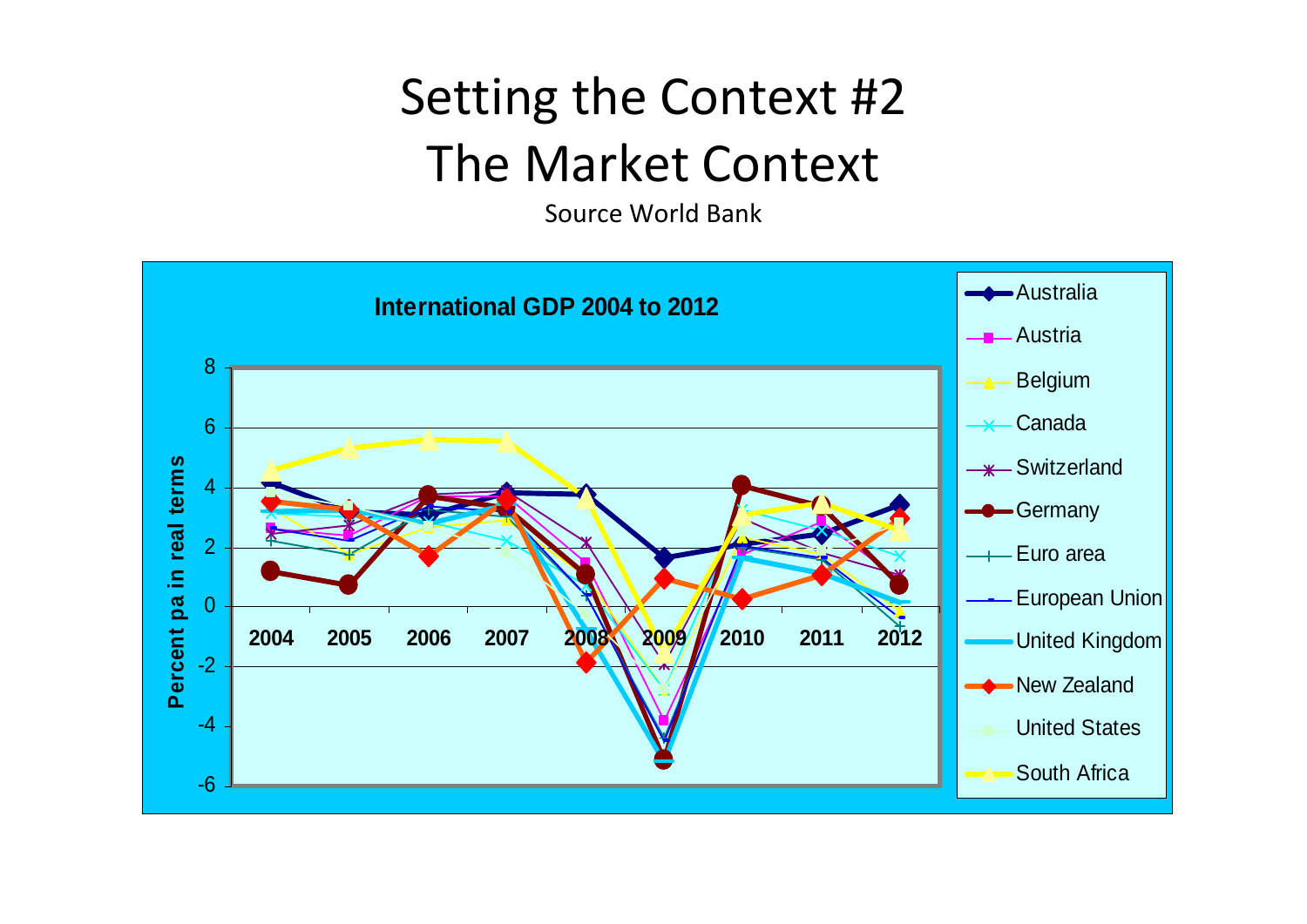#### IPD Rental Value Growth 2004 to 2011

Few outliers but <sup>a</sup> dip in 2008/09 in line with GDP UK, Australia and Switzerland highly correlated with GDP, Germany and Austria not at all

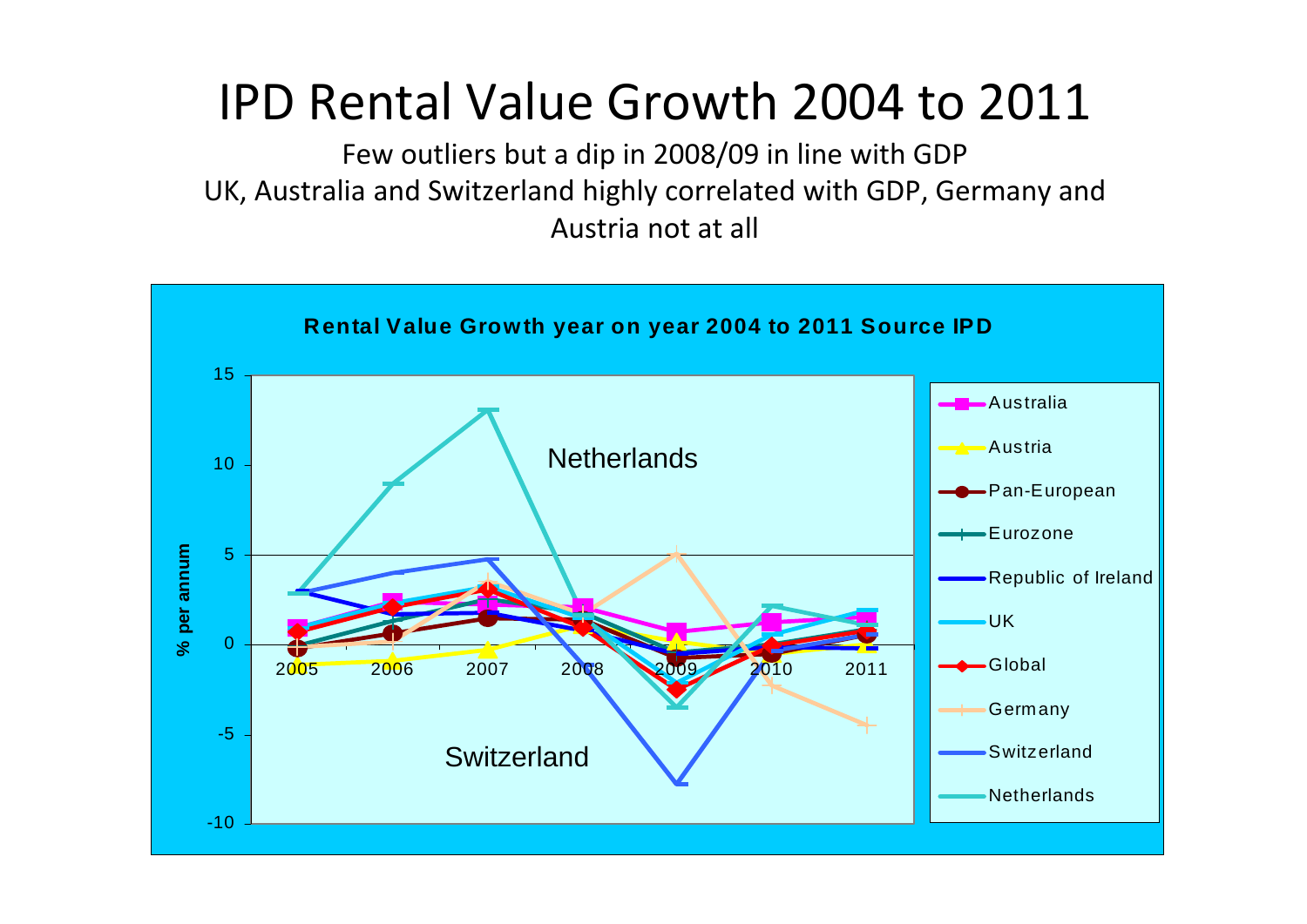#### Market Capital Values

Ranging from the volatile UK/Ireland to the flat Germany, Austria and Switzerland

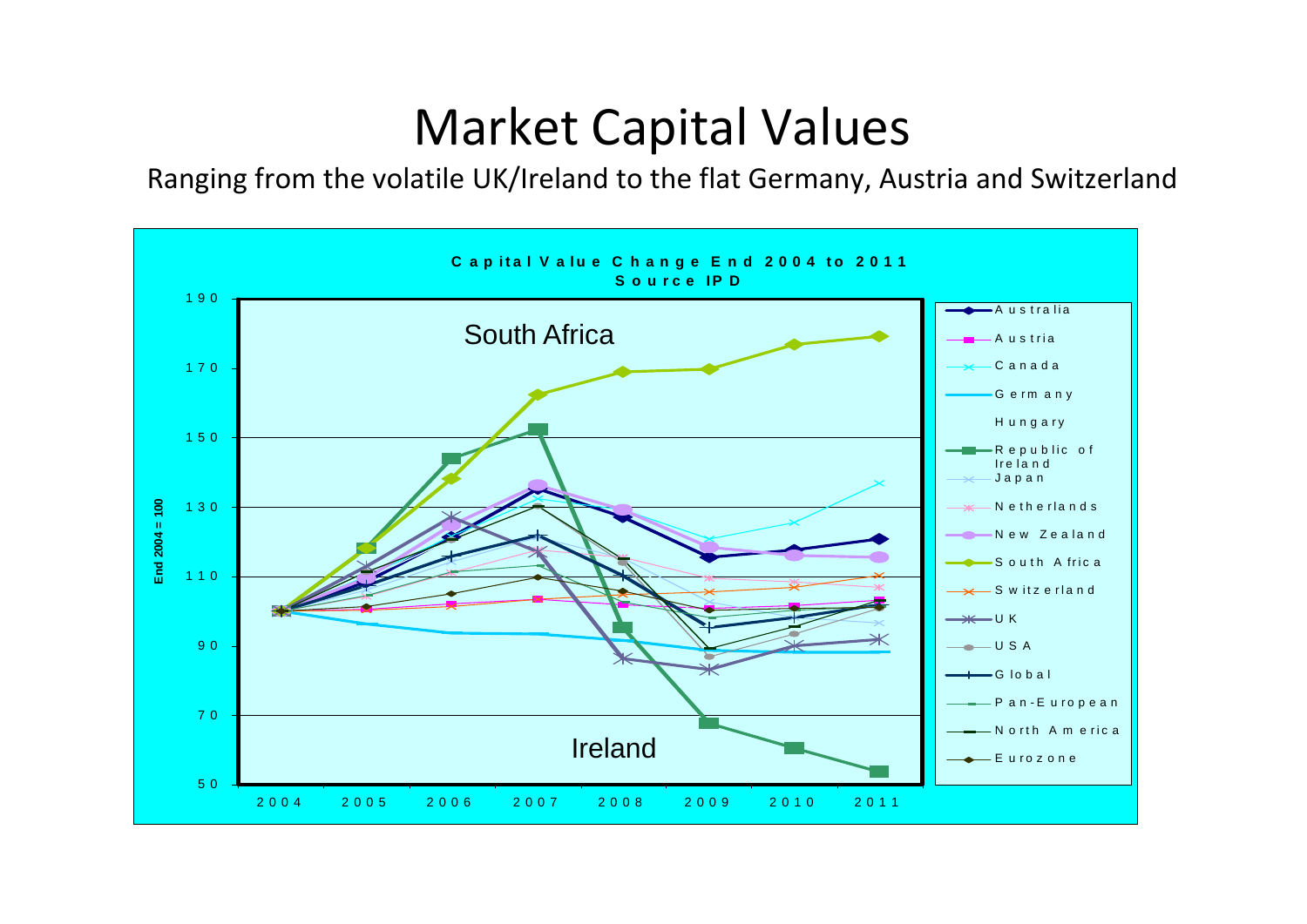## Volatile <sup>v</sup> stable markets? Or are they? Are the differences part *valuation* induced or just *value* induced?

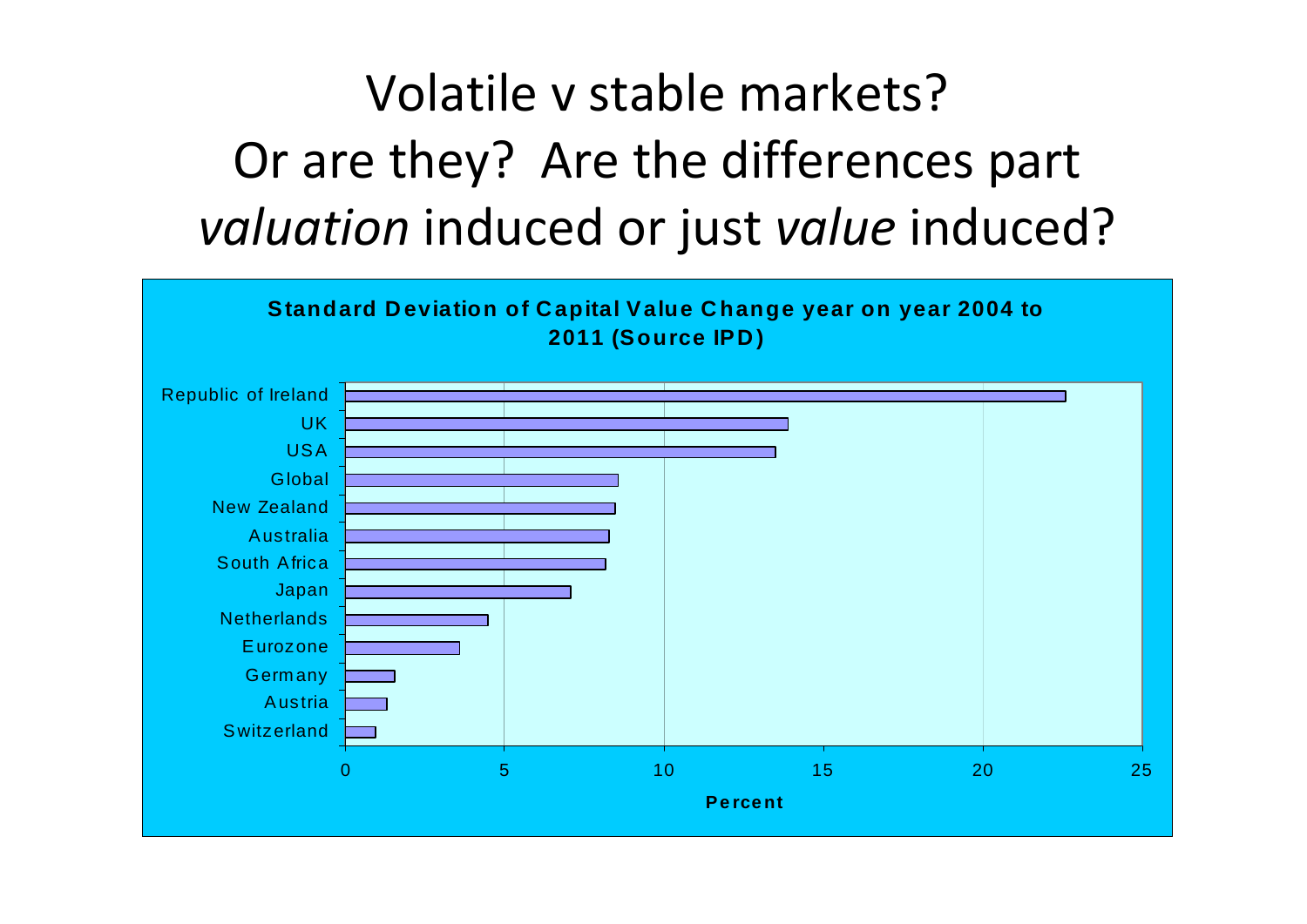# Is there any evidence of how valuations differ from prices?

- • Does this suggest **over valuation in the boom**, (bankers charge) or does it suggest **undervaluation** and lagging markets – a more rational hypothesis?
- • Does it suggest **overvaluation in the recession** (open‐ended, PUTs charge of not following the market down quickly enough ‐ lagging) or **undervaluation in the recession** (Property companies/REITs suggestion can't reduce valuations until there is "evidence" of falls – i.e. notransactions taking place)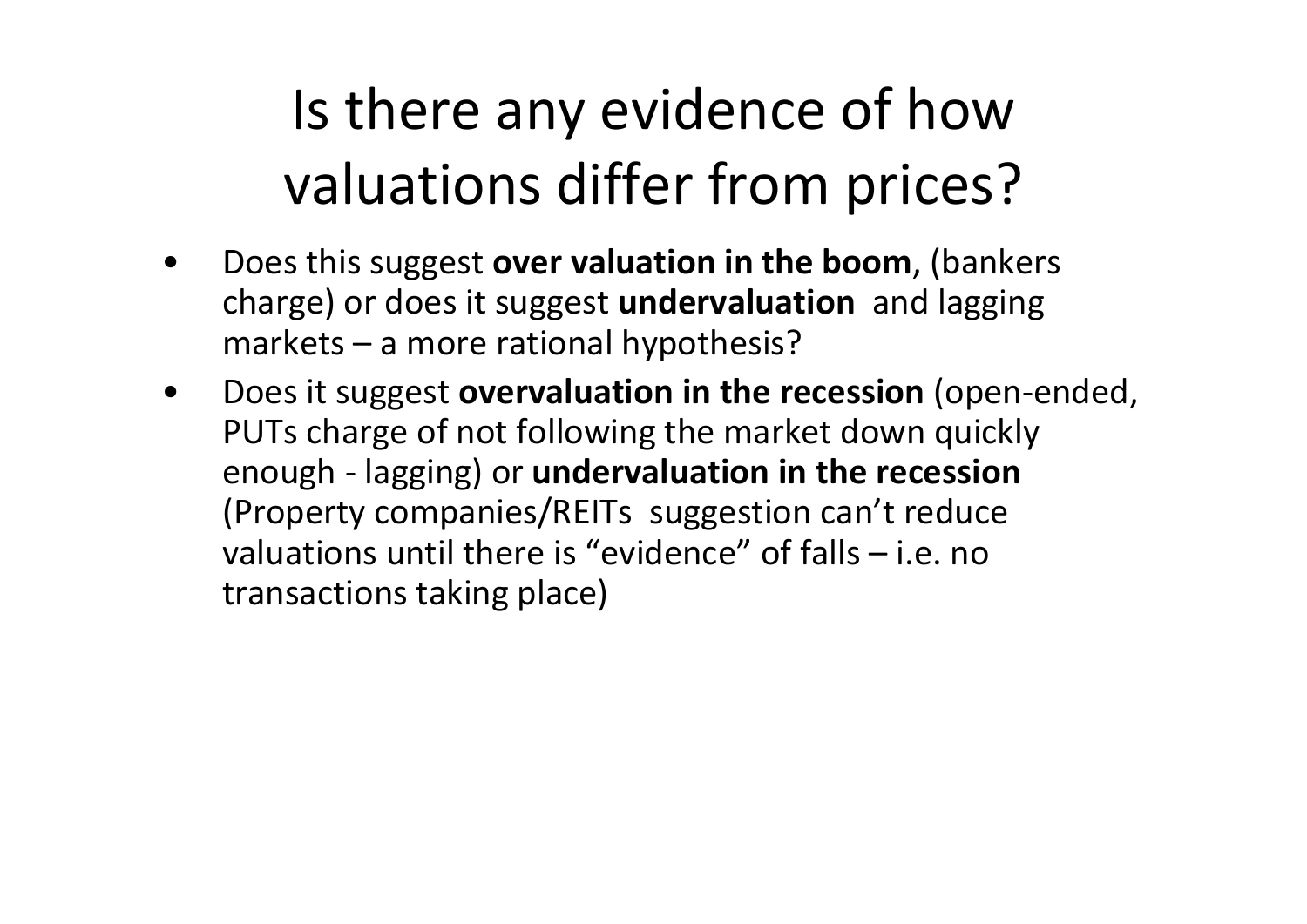### Over and under valuation at various stages in the cycle?



Source IPD 2012

If you believe this type of study, then it suggests that generally there is undervaluation in booms and over‐valuation in recessions after <sup>a</sup> suitable lag period (which is what you would hypothesize suggesting that valuers lag the market).

**Does the IPD transactions based indices support that hypothesis**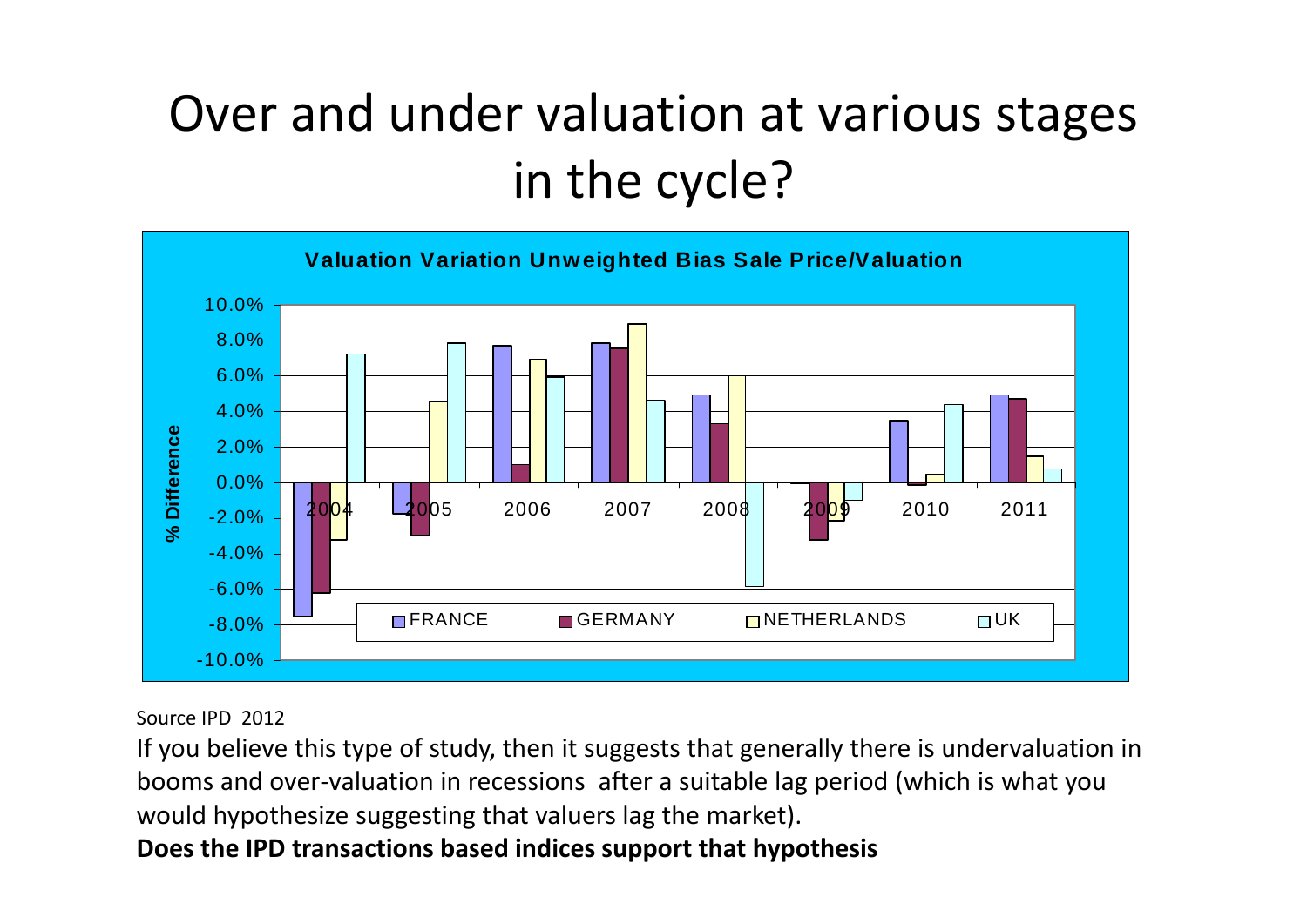#### Valuation <sup>v</sup> Transaction based indices France

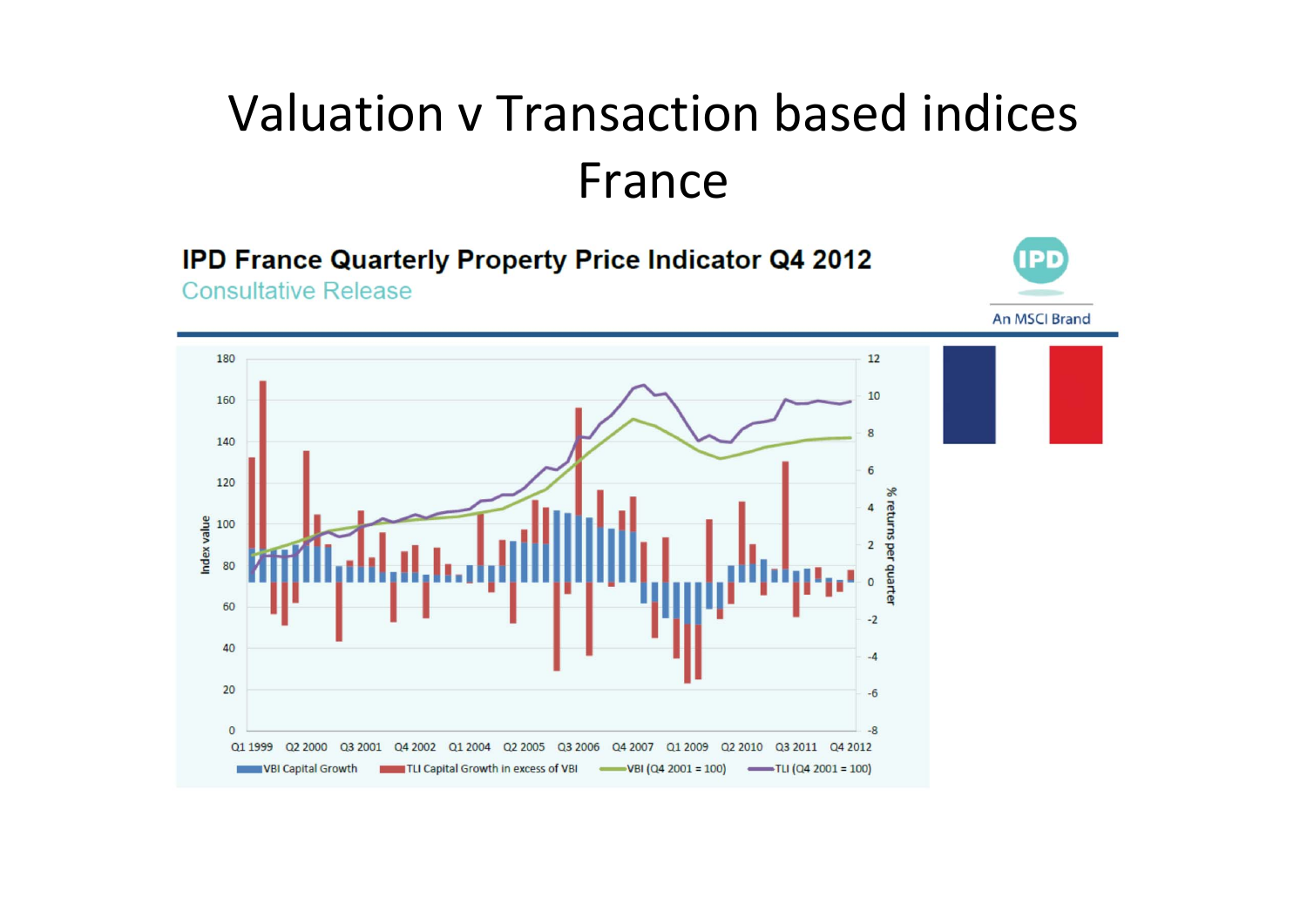## Valuation <sup>v</sup> Transaction based indices Germany

**IPD Germany Quarterly Property Price Indicator Q4 2012 Consultative Release** 



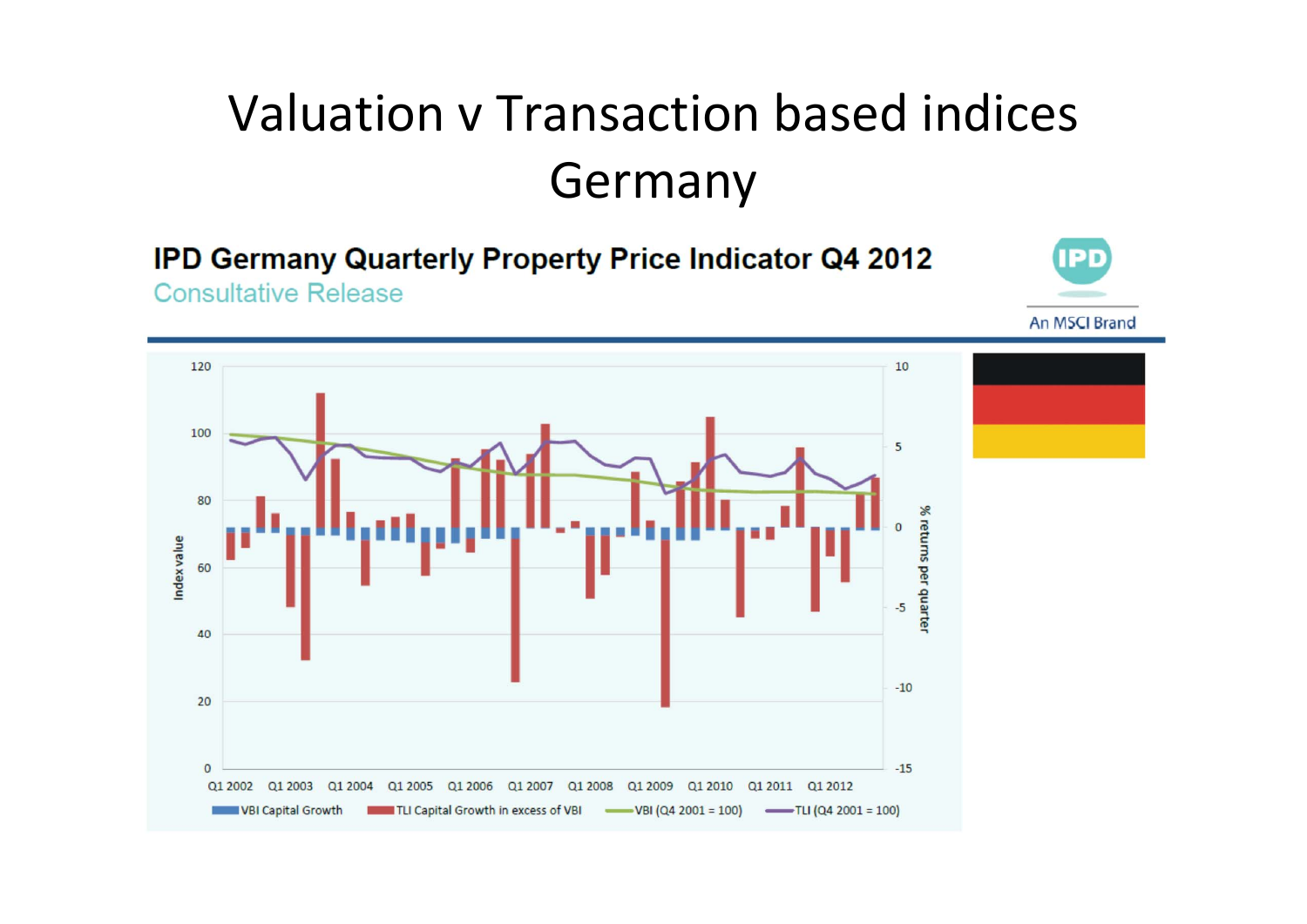#### Valuation <sup>v</sup> Transaction based indices Ireland

**IPD Ireland Quarterly Property Price Indicator Q4 2012 Consultative Release** 

An MSCI Brand

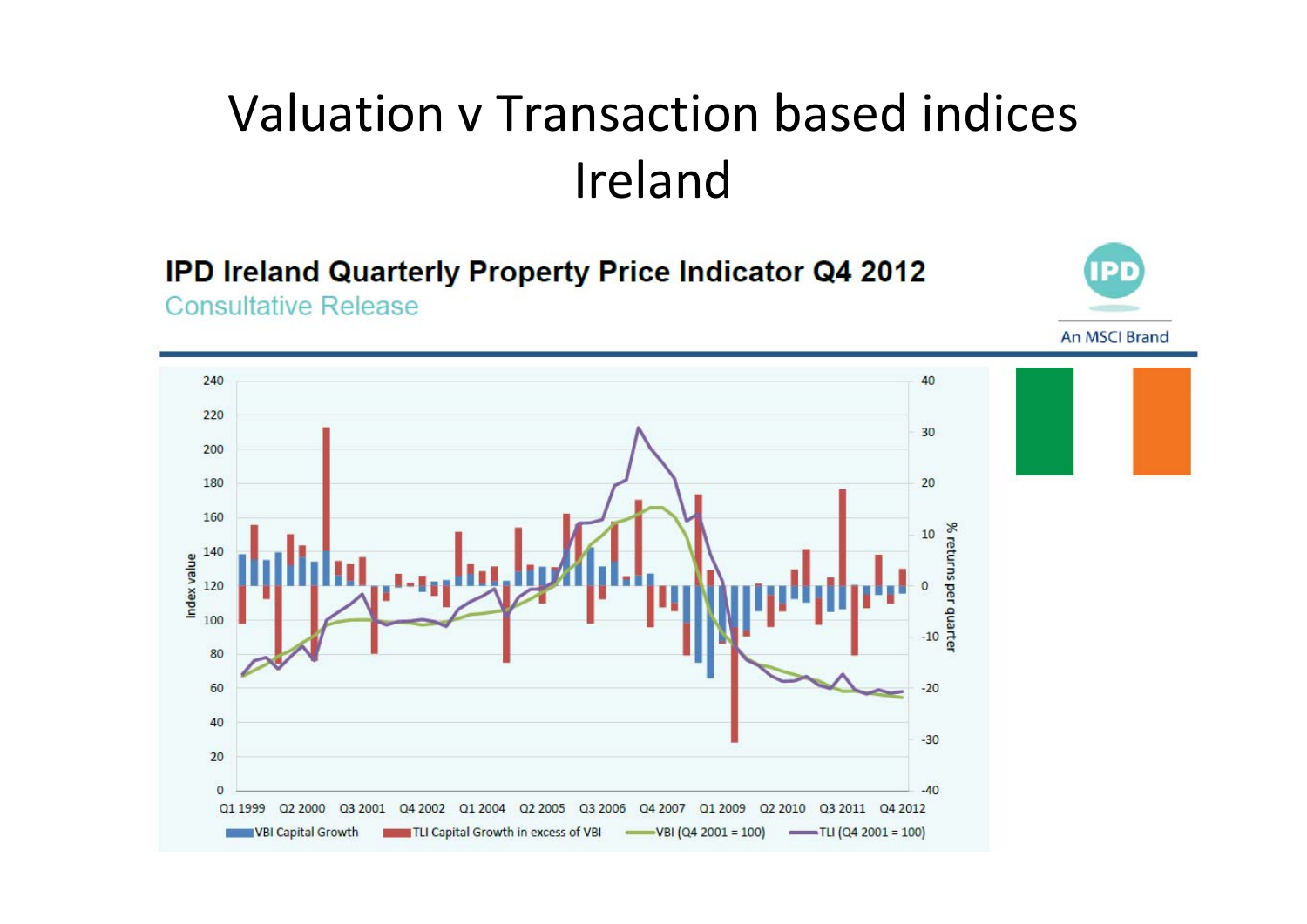#### Valuation <sup>v</sup> Transaction based indices Switzerland

 $\bullet$ 

**IPD Switzerland Quarterly Property Price Indicator Q4 2012 Consultative Release** 

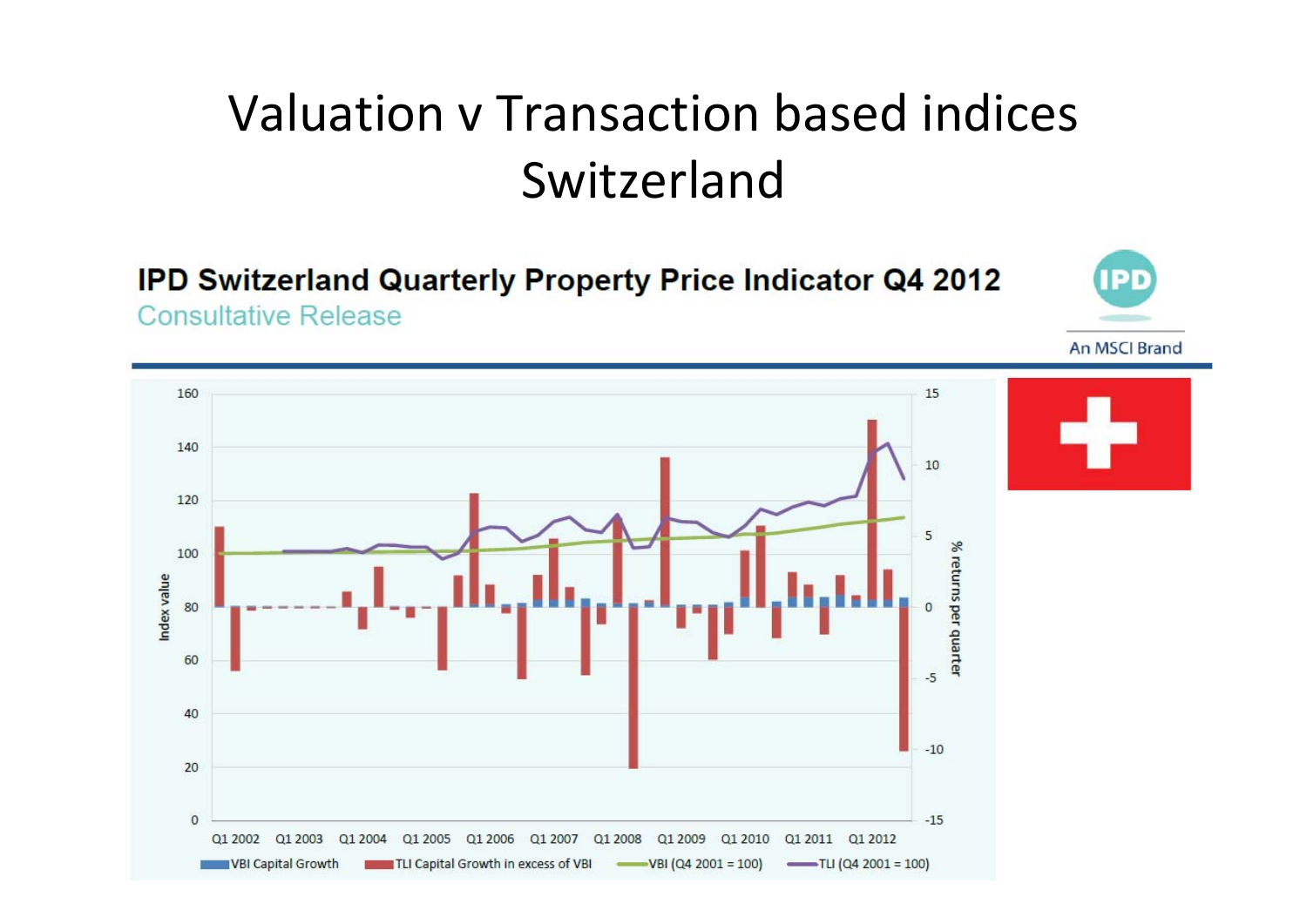## Valuation <sup>v</sup> Transaction based indices UK

#### **IPD UK Quarterly Property Price Indicator Q4 2012**

**Consultative Release** 



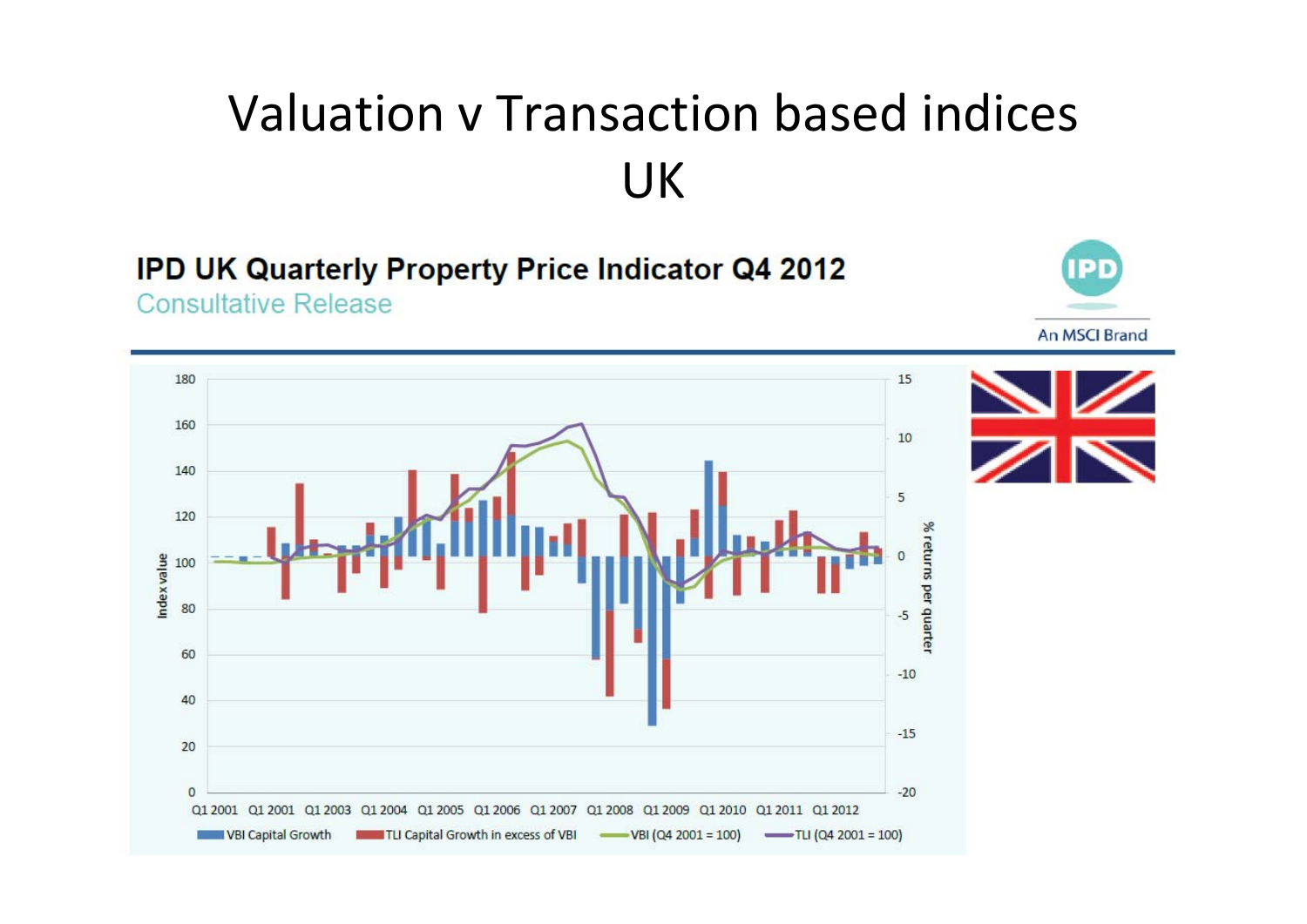# These individual country wide studies suggest ...

- The valuations do lag behind/are under prices normally.
- But that the turning points are NOT lagged.
- Valuations grow at less than prices but fall less as well so any over‐valuation is lagged behind the turning points as the prices fall more quickly but from <sup>a</sup> higher base.
- In <sup>a</sup> few countries the valuation and transaction indices seem less well related but both TBI and VBI suggest less volatile markets in these countries. (Is this <sup>a</sup> true reflection or <sup>a</sup> function of fund rules that suggest that properties cannot be sold at less than or too far away from book value).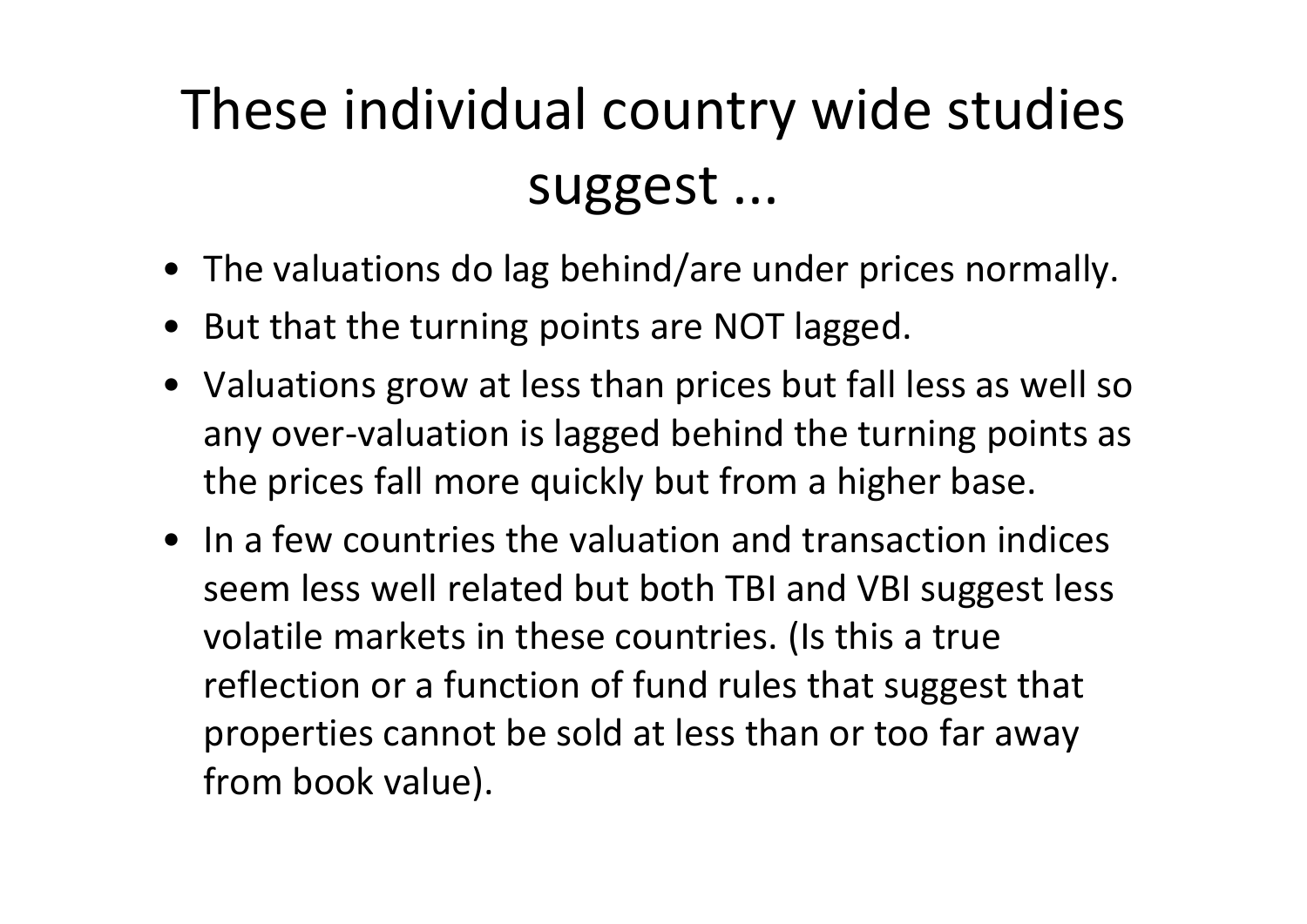#### So Banks cannot suggest that over‐valuation was the problem. But they still …….

- Sue for negligence on over‐valuations in the boom
	- RICS in UK currently concerned at the number of "confetti" letters from bank lawyers to valuers putting valuers on notice that they may be sued for valuations undertaken in the boom period.
	- Valuers obliged to tell their insurers.
	- Insurers are paying out the smaller claims rather than fighting the cases.
	- Getting the money back by increasing valuer premiums.
	- Small valuation firms are giving up their valuation business as too risky <sup>a</sup> past‐time
	- So some might say the banks are doing their best to kill the local smaller scale valuation industry in the UK.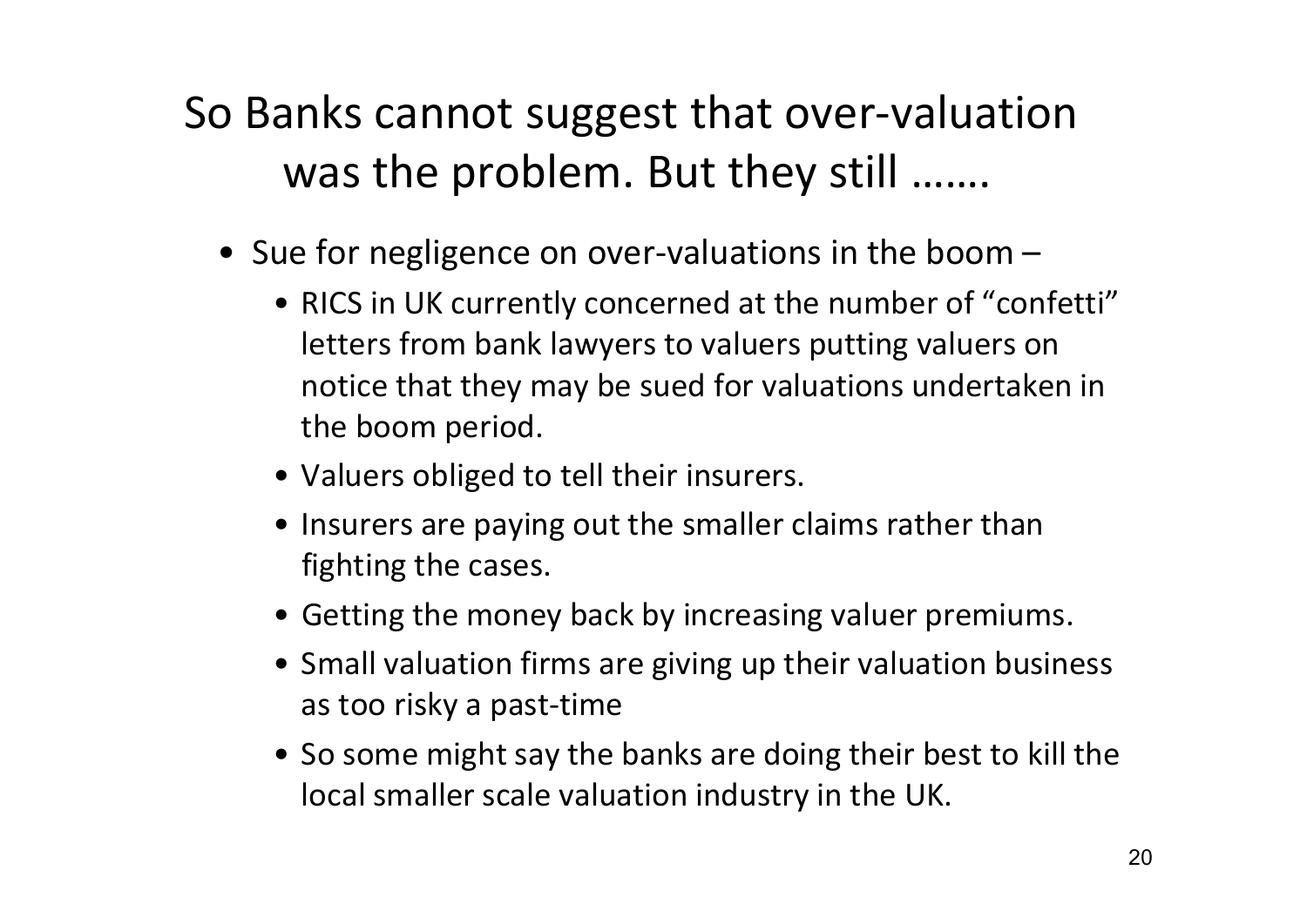#### Banks cannot suggest that over‐valuation was the problem. But they still …….

- Are party to manipulation of the valuation procurement process in the boom
	- In 2004/5, we found Mortgage Brokers/borrowers opinion shopping, forcing valuers to compete with free desktops and manipulating bank valuer panels to "maximise" valuations and loans. Are these the valuations that are now being targeted for negligence claims?
	- Individuals within the bank paid on <sup>a</sup> bonus structure for doing the deal, brokers paid for doing the deal and borrowers wanting to secure the cash. Who has <sup>a</sup> vested interest in being cautious or taking <sup>a</sup> longer term view?!
- Valuers caught between <sup>a</sup> lot of rocks and hard places.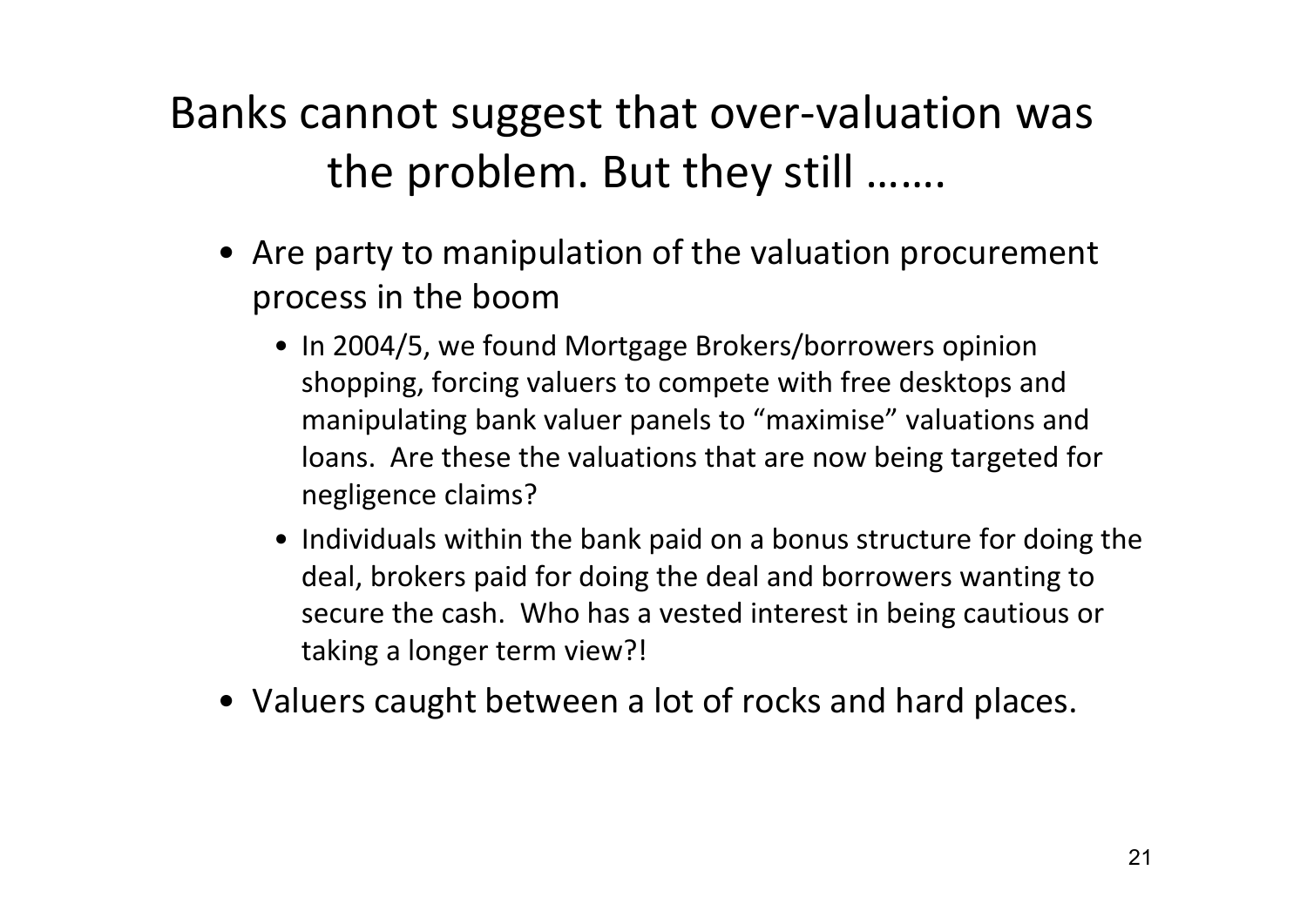## So has property valuation <sup>a</sup> role in the regulatory solution to banking crises?

- Real estate is at the heart of the financial crisis
	- "*The shock from the fall in property prices, even from their inflated levels of <sup>a</sup> few years ago, should not have caused havoc on anything like the scale experienced. Rather than suffering <sup>a</sup>* '*perfect storm*'*, we had severe weather that exposed <sup>a</sup> damagingly rickety structure*"*.* (Vickers,\* 2011, p2)
- In the UK Independent Commission on Banking (ICB) interim report real estate is mentioned 5 times as <sup>a</sup> problem, but never in terms of solutions.
- In the ICB Final Report real estate is mentioned 7 times, but again does not feature in solutions (in Ireland over 250 times)
- • Property *valuation* issues feature 0 times (in Ireland they discuss it 5 times)

\*Chair of UK Independent Commission on Banking – at least he didn't say "fall in property **valuations**" like the Bank of England)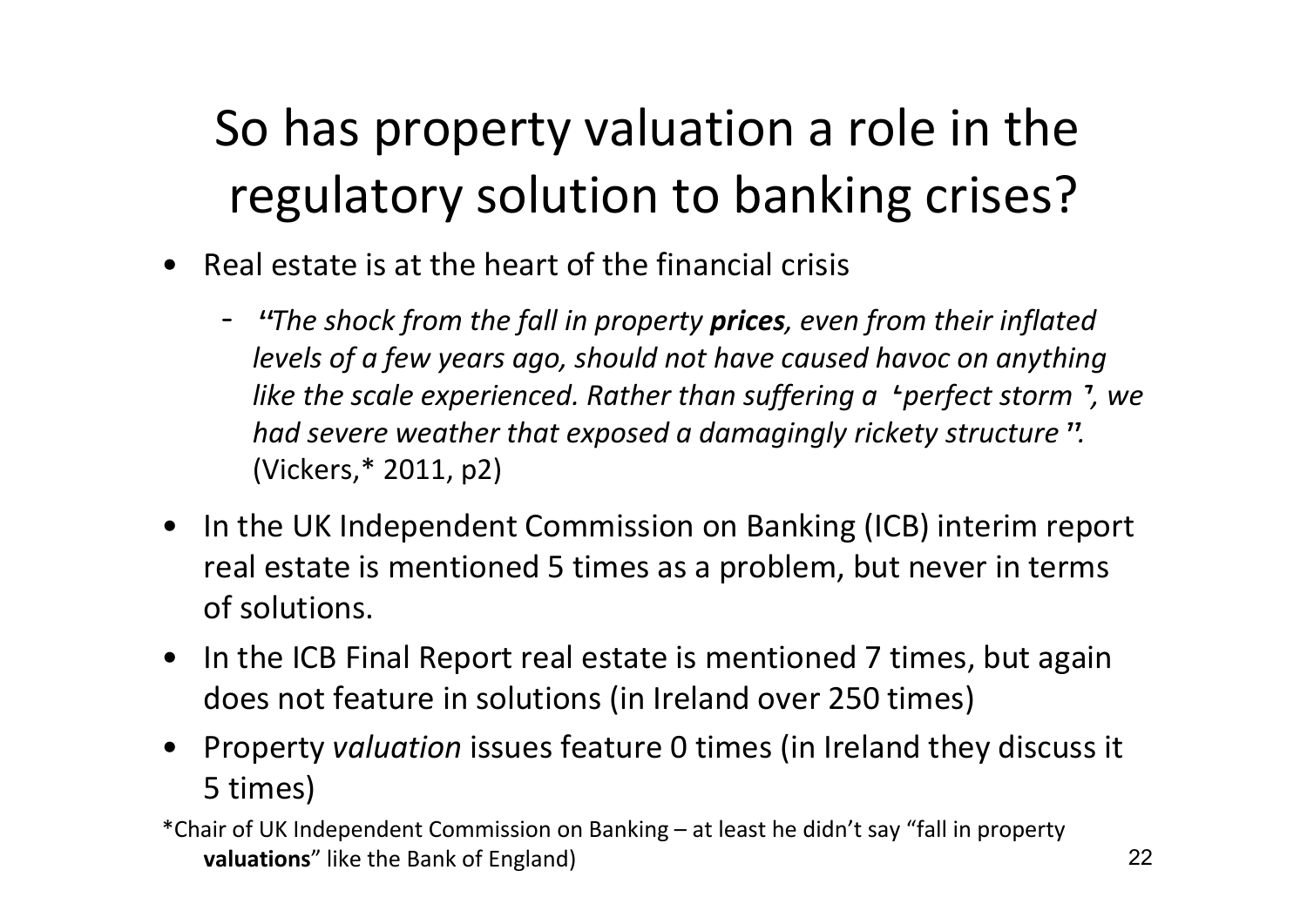# Does the UK regulators' response include property valuation?

- Have few responses on the property valuation process
- UK looked at Loan to Value ratio to do that (Turner Review, 2009) but kicked that into touch (FSA, 2010 indicates reluctance to engage in direct product interference)
- The Question ‐ Could <sup>a</sup> different valuation regime have <sup>a</sup> role in changing pro‐cyclical to counter‐cyclical behaviour? What is that behaviour?
- Huge literature on Bubbles and Crashes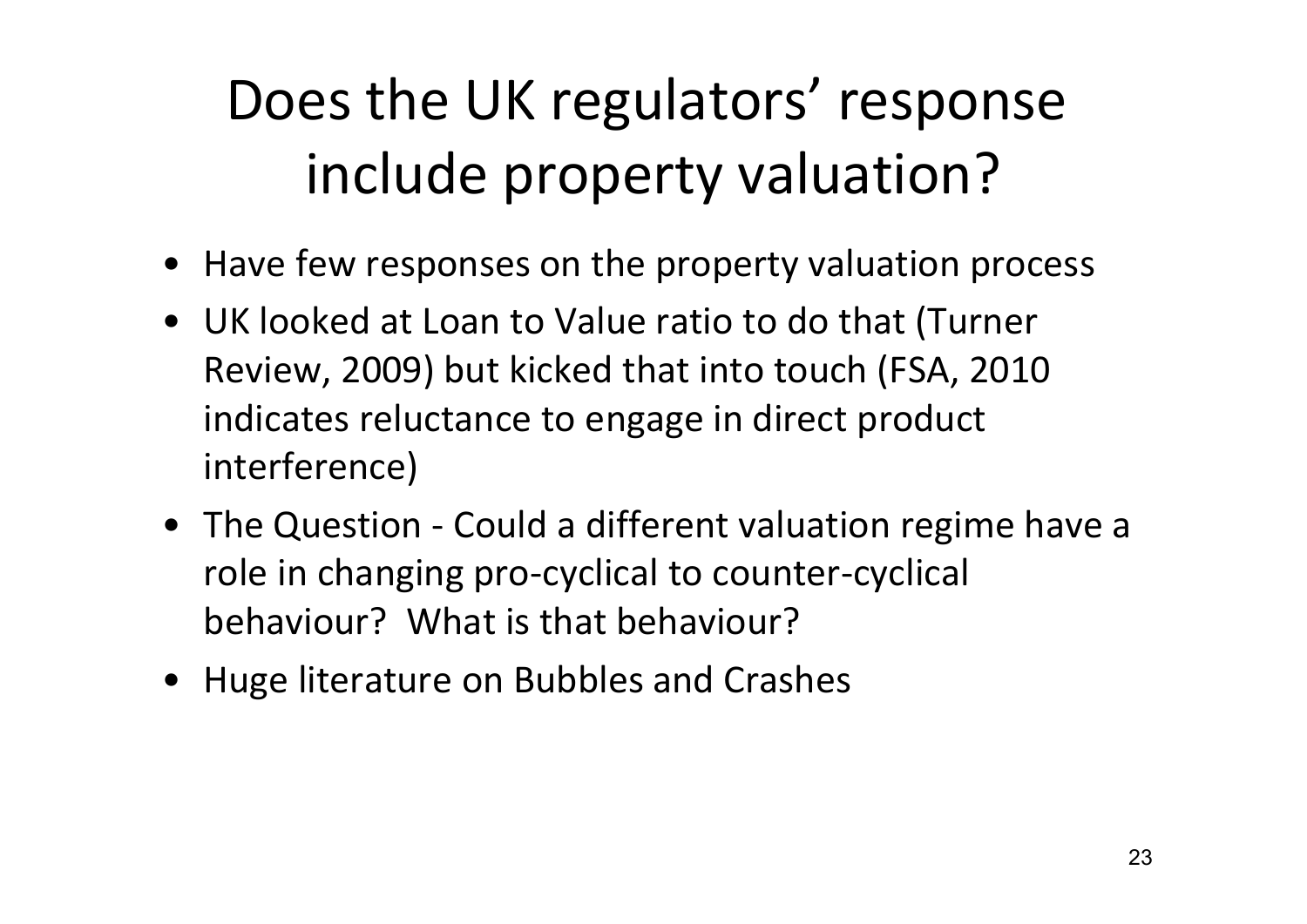#### Bubbles and Crashes

- • Market bubbles survive due to the behaviour of actors who are subject to "animal spirits, fads and fashions, overconfidence, trend chasing and related psychological biases that might lead to momentum trading, trend chasing and the like." (Abreu and Brunnermeier 2003;173)
- Buyers with outcome‐based fee structures take part in "frenzied acquisitions and overbidding" (Graff and Webb, 1997;30)
- **The use of debt** and limited liability encourages investors to take risks and ride the wave. (Allen and Gale 1999)
- Outstanding debt secured on the UK Commercial Property Market rose from under 10% in 2000 to over 20% of annual nominal GDP at the height of the boom in 2007 (Bank of England).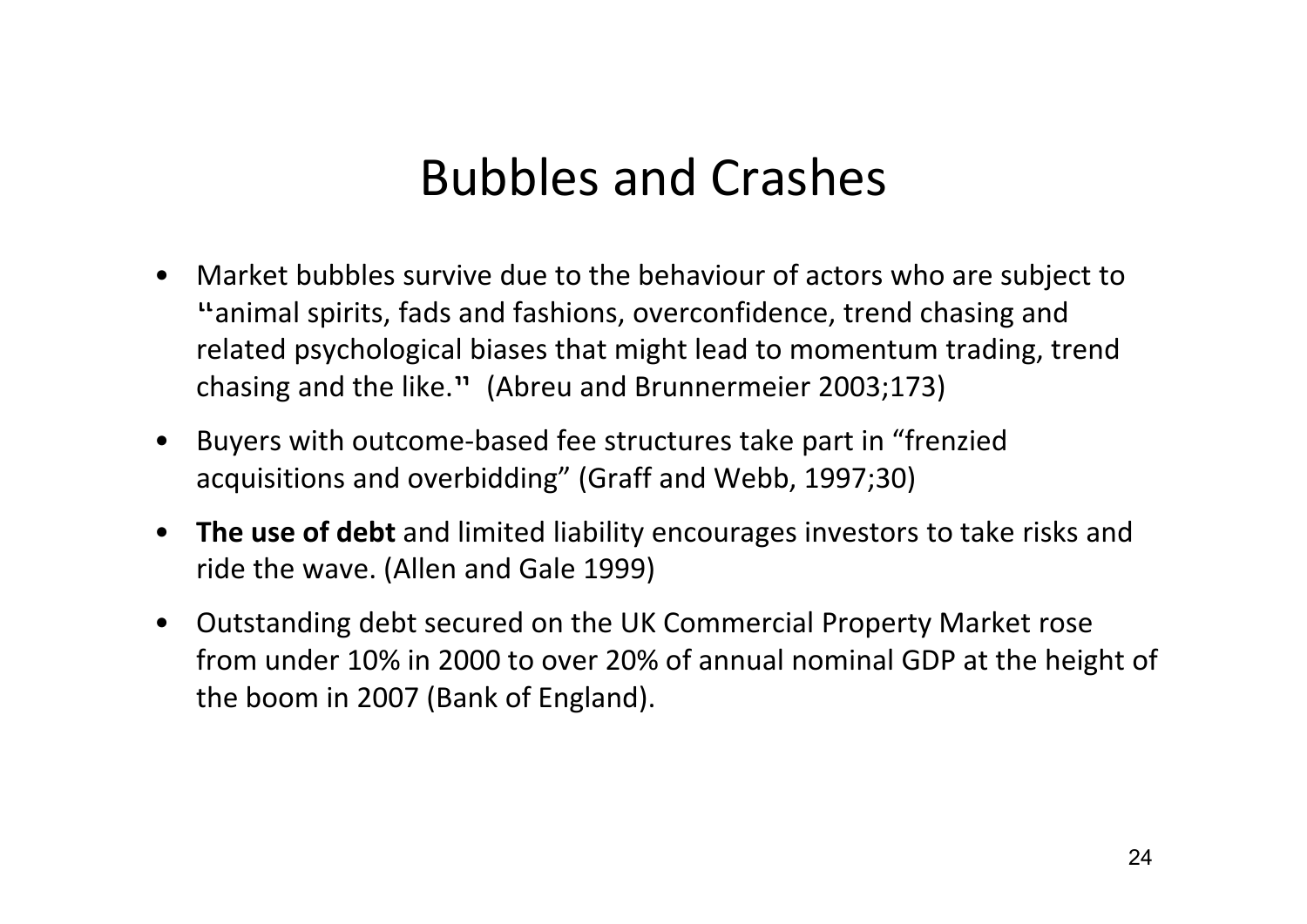## Modelling valuations through the cycle

- What would have been the impact of having each of the three valuation methods applied to UK property valuations in the last boom and bust ‐ MV, IV and MLV?
- Valuations of the three main UK market segments Office, Retail, Industrial – end 2004 to beginning 2012.
- $\bullet$  Data
	- Cap rates from IPD current and historical series
	- Target rates from DTZ/IPF surveys of UK investors
	- Growth rates from IPF consensus forecasts
- No hindsight used at any point.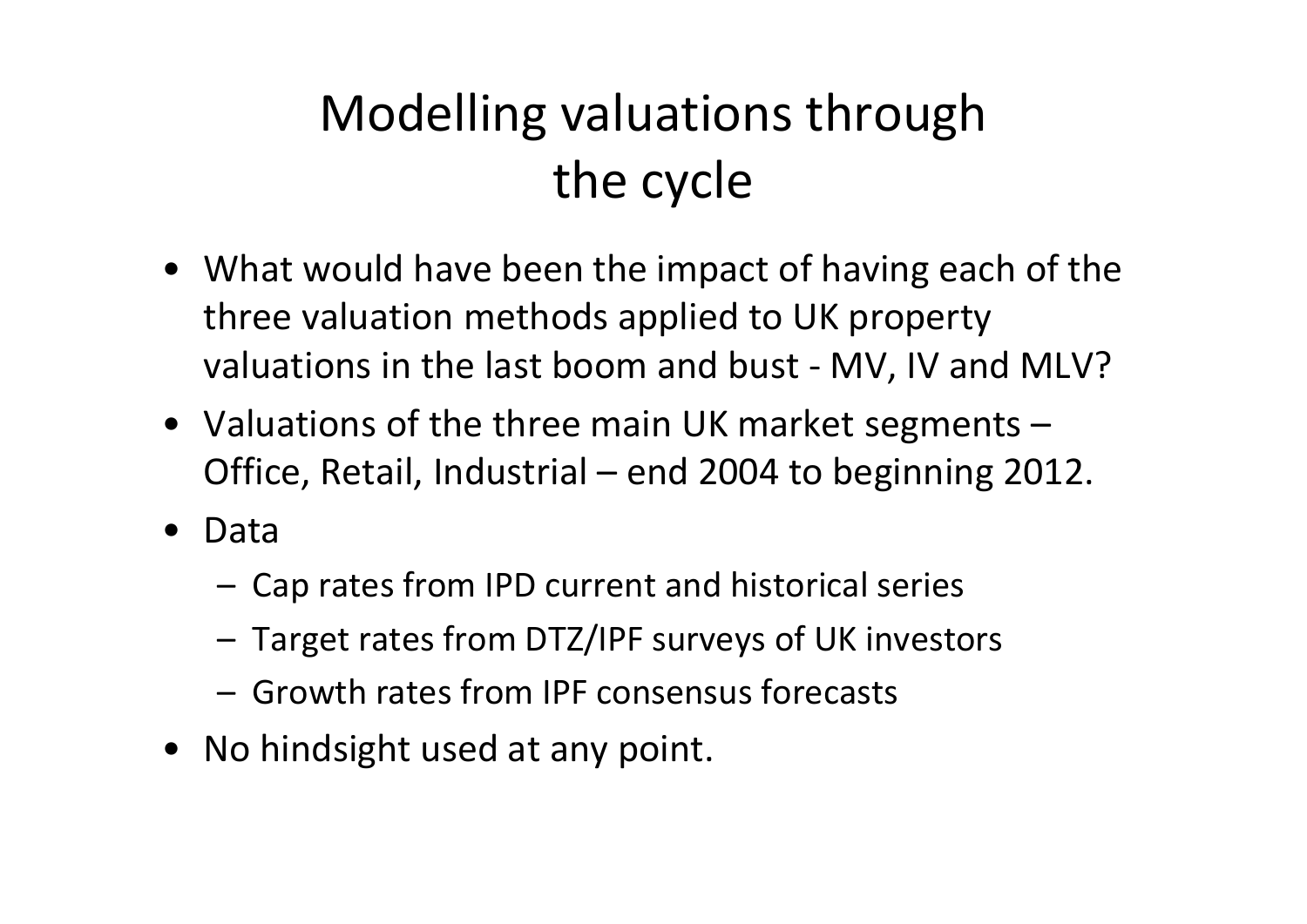# Assumptions behind the analysis

- MV ‐ comparison based using current cap rates (IPD) and current rental values grown at IPD CRV index each year
- For IV ‐ target rate (source mid term bond yield plus DTZ and IPF survey evidence for Risk Premium), forecast of growth (IPF consensus), holding period (5 years) and exit yield (Long term IPD average looking backwards from the entry date) for each of the three main segments of retail, office and industrial
- Valuation date (beginning of year 2005 to 2012 inclusive).
- MLV Ruchardt, 2003; EMF, 2009 basically can be interpreted for UK to use current RV and <sup>a</sup> long term cap rate (as above) but add 15% to the Cap Rate because UK "doesn'<sup>t</sup> take off for depreciation outgoings". Real cook book routine.
- Shape of results not sensitive to input uncertainty.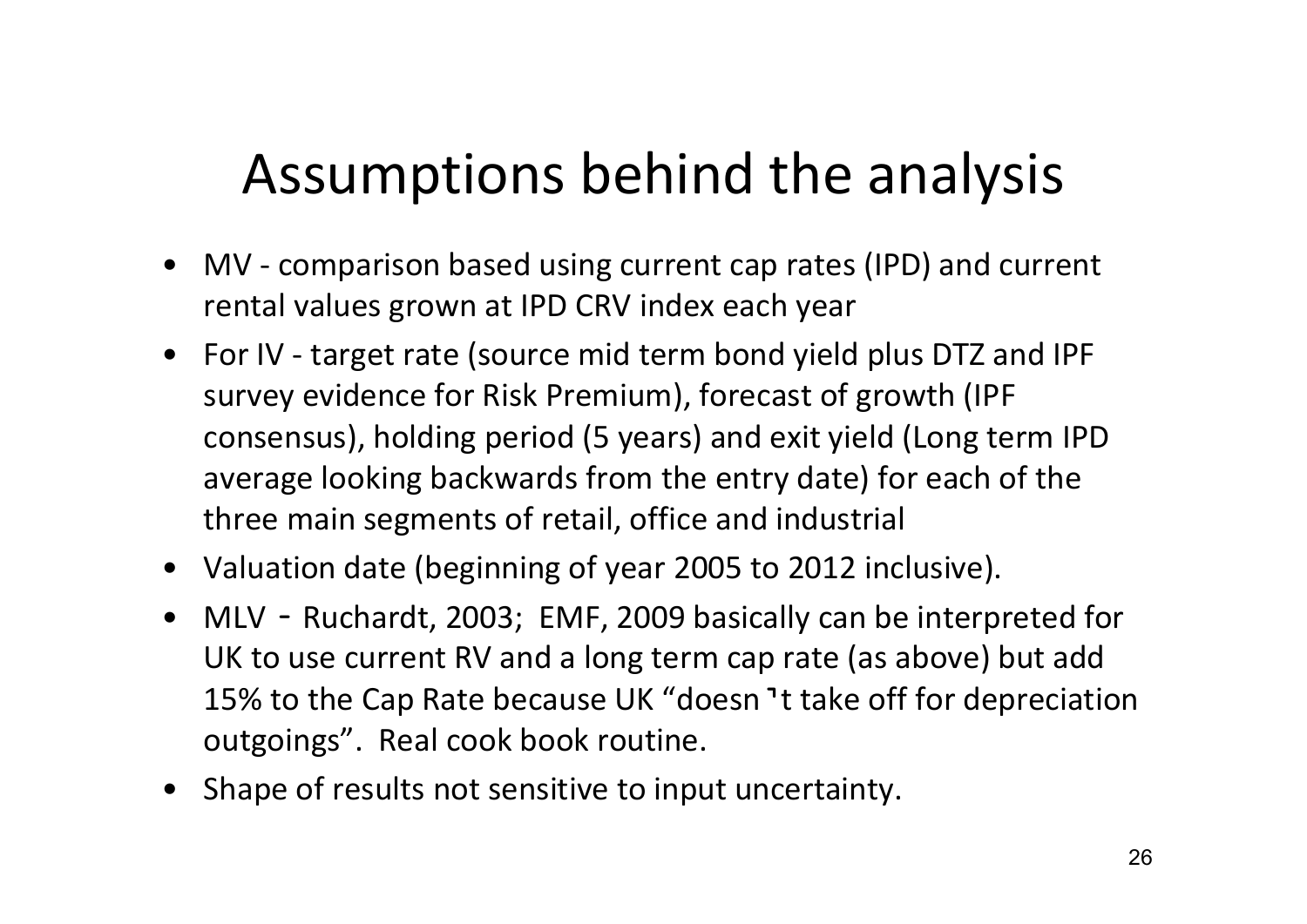## Market Values of Commercial Property in the UK ‐ beginning of 2005 to 2012



From the end of 2004 to the end of 2006 values rose by 40% for offices and 25% for retail and industrial.They fell by around 40% in all three sectors over the following 3 years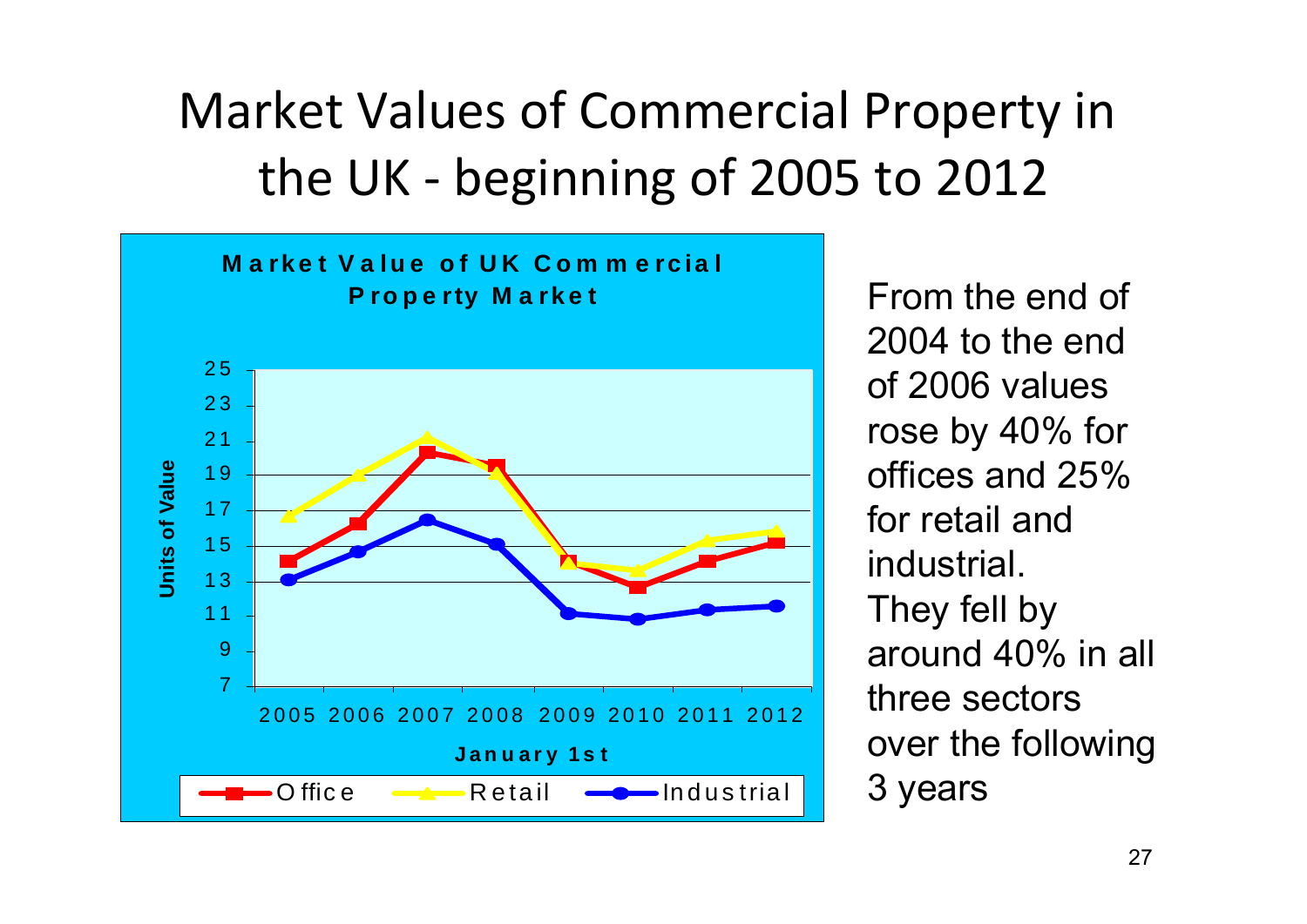## Market Value, Mortgage Lending Value and Investment Value



In contrast, both IV and MLV have smoothed the bubble and the crash significantly so both appear on the surface to be the countercyclical solution to curbing bank lending in the boom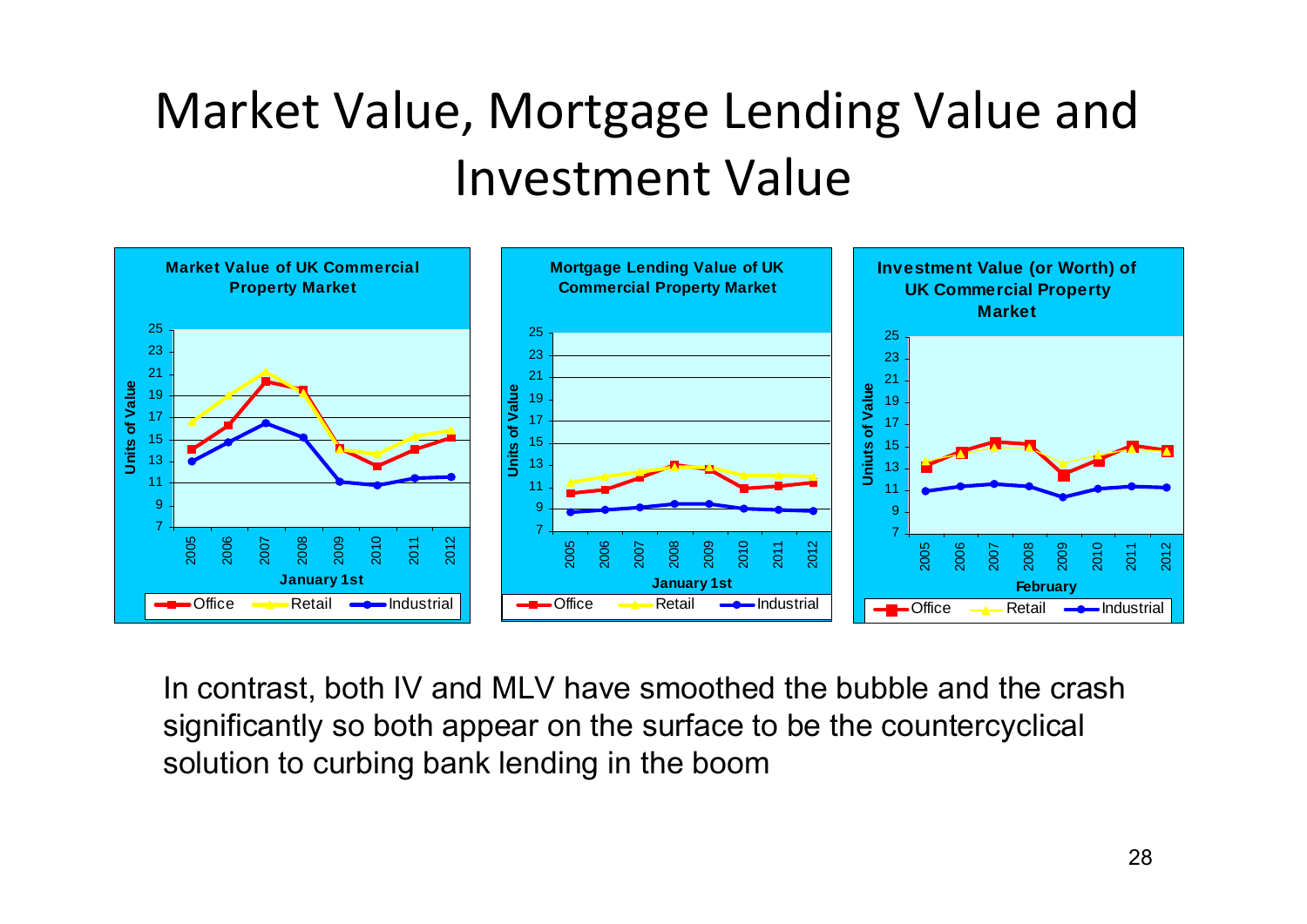#### Investment Value v MV



This suggests that IV identified the bubble from the end of 2004 onwards and that the correction was not really an over-correction until end 2009